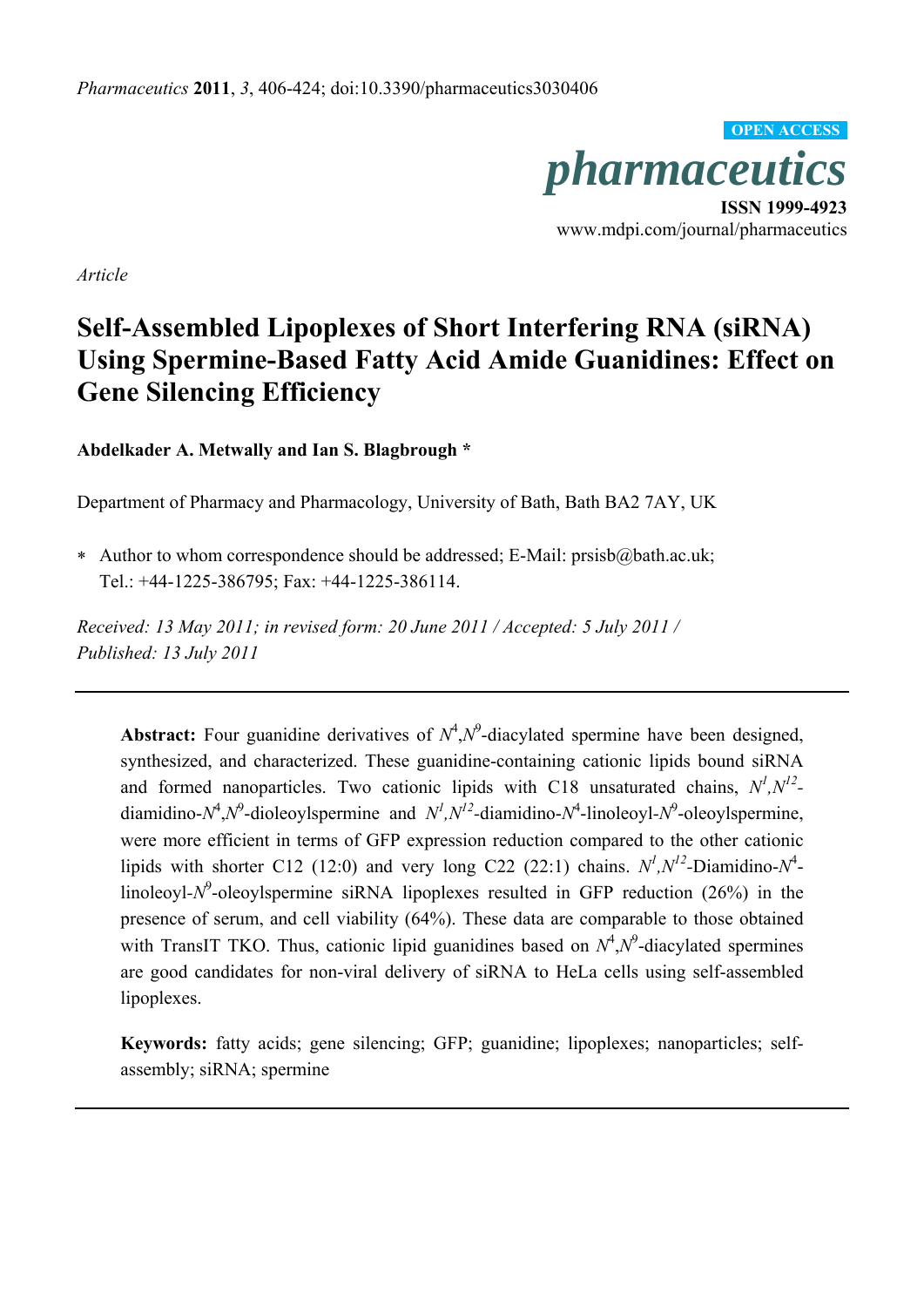#### **1. Introduction**

Short interfering RNA (siRNA) is a synthetic double-stranded (ds) RNA of 21-25 nucleotides per strand. Post-transcriptional gene silencing by siRNA is an important biological tool in functional genomic studies. Sequence specific gene silencing by siRNA has many potential therapeutic applications [1]. In 1998, Fire, Mello and co-workers reported that genes can be silenced at the posttranscriptional level by short ds RNA segments [2], a discovery that was awarded the 2006 Nobel Prize in medicine or physiology. Elbashir *et al.* proved in 2001 that gene silencing using siRNA is found in mammalian systems [3]. The optimum length of siRNA to affect post-transcriptional gene silencing in mammalian cells is typically less than 30 bp, as it avoids inducing non-specific mRNA degradation due to immune response (interferon) while maintaining sequence specific mRNA degradation [3]. The effector complex for mRNA degradation, the RNA induced silencing complex (RISC), is a complex of proteins and the siRNA with the complementary sequence to the target mRNA. The key protein in the degradation process is the Ago2 protein, one of the argonaute family of proteins, which contains a domain with RNase H (endonuclease) type activity. RISC assembly and function occur in the cytoplasm of the cell [4,5].

## **Figure 1.** Some guanidines used in delivery of genes and other cargoes.



In order to achieve gene silencing mediated by siRNA, the siRNA should be delivered intact to the cytoplasm of the cell. Due to the negative charge of the siRNA phosphate backbone, and its susceptibility to degradation by various nucleases, a vector is needed to achieve efficient intracellular delivery of siRNA. Cationic lipids are currently under investigation for the non-viral delivery of lipoplexes of DNA and siRNA [6-8]. The polar (cationic) head-group can be an amine (primary, secondary, tertiary, and even quaternary e.g., imidazolium [9]) or guanidine functional group. Guanidines, the most basic functional group in biological chemistry, are positively charged at physiological pH 7.4 as they have  $pK_a = 12.5$  [10]. Guanidines have the extra advantage, being bidentate, of being able to form two hydrogen bonds with negatively charged groups e.g., carboxylates, phosphates or sulfates present on the carbohydrates associated with the cell membrane, and this advantage has been used in vectors e.g.,  $R8$ ,  $Arg_8$  [11,12] to transport cargoes across cell membranes. These characteristics led to the design of many non-viral vectors for DNA and siRNA, varying from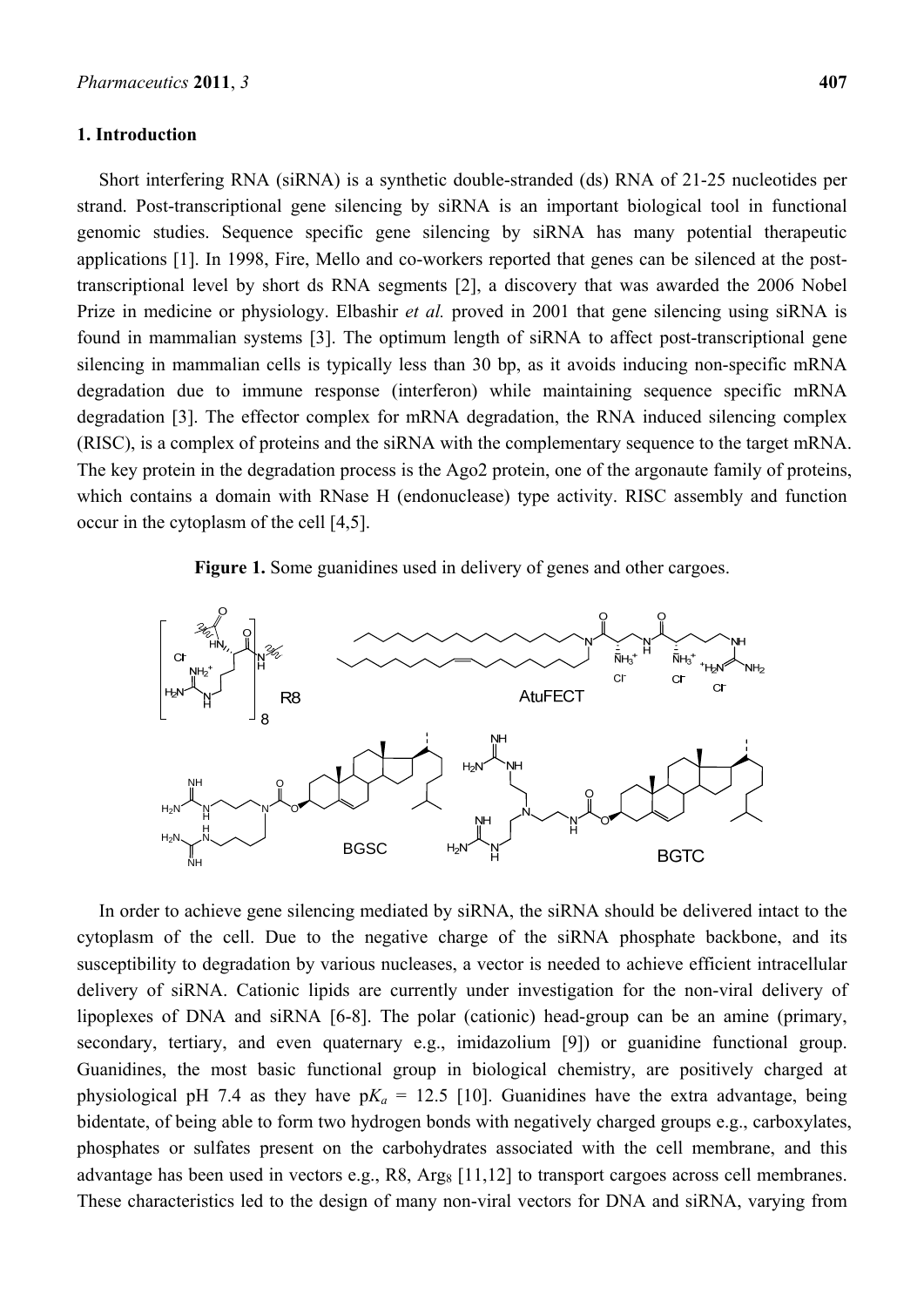cationic lipids incorporating guanidine head-groups [13-15] e.g., AtuFECT [15], to cationic polymers [16,17] and dendrimers [18,19], to carbohydrate derivatives [19,20], and hydrogels of guanidinylated hyaluronic acid [21]. The use of guanidinium-containing lipid based carriers for gene delivery dates back to 1996 where Lehn *et al*. synthesized two guanidinium cholesterol lipids: bisguanidiniumspermidine-cholesterol (BGSC) and bis-guanidinium-trencholesterol (BGTC), each containing two guanidine groups, which were synthesized and evaluated for their DNA transfection efficiencies in eukaryotic cells (Figure 1) [22] where they were found to be efficient DNA transfecting agents. Furthermore, BGTC was found to mediate transfection in an aqueous solution without the need to prepare it first in a liposomal form.

In this work, spermine, a naturally occurring polyamine, was acylated with different fatty acids on its secondary amine groups and then guanidinylated at the terminal primary amine groups. The guanidinylated non-viral vectors were characterized and evaluated for their ability to deliver siRNA that targets green fluorescent protein (GFP) in HeLa cells that stably express GFP.

## **2. Experimental Section**

## *2.1. Materials and general methods*

Dicyclohexylcarbodiimide (DCC), 1,3-di-Boc-2-(trifluoromethylsulfonyl)guanidine, 4-dimethylamino-pyridine (DMAP), fatty acids, G418, hydrazine monohydrate, *N*-carbethoxyphthalimide, spermine, triethylamine (TEA), and trifluoroacetic acid (TFA) were purchased from Sigma-Aldrich (Gillingham, UK). All solvents were purchased from Fisher Scientific UK (Loughborough, UK). Cell culture media were purchased from Gibco (Invitrogen Ltd, Paisley, UK). HeLa cells stably expressing GFP were obtained from the Cell Service at Cancer Research UK (CRUK, London Research Institute, Clare Hall Laboratories, South Mimms, London, UK). NMR spectra were recorded in deuterio-chloroform using a Bruker Avance III spectrometer operating at 400.13 MHz spectrometer for  ${}^{1}$ H. The high resolution (HR) time-of-flight mass spectra were obtained on a Bruker Daltonics micrOTOF mass spectrometer using electrospray ionisation (ESI). AllStars siRNA negative controls with/without an Alexa Fluor® 647 tag at the 3'-position were purchased from Qiagen (Crawley, UK) as was siRNA against GFP labelled with Alexa Fluor® 647 at the 3'-position of the sense strand, sequences:

> Sense strand: 5'-GCAAGCUGACCCUGAAGUUCAUTT-3', Anti-sense strand: 5'-AUGAACUUCAGGGUCAGCUUGCCG-3', Target DNA sequence: 5'-CGGCAAGCTGACCCTGAAGTTCAT-3'.

# 2.2. Synthesis of  $N^1$ ,  $N^{12}$ -diamidino- $N^4$ ,  $N^9$ -diacylated spermines

*N*-Carbethoxyphthalimide (0.44 g, 2 mmol) was added to a solution of 1,12-diamino-4,9 diazododecane (spermine) (0.20 g, 1 mmol) in DCM (10 mL). The solution was stirred 20 °C for 3 h then evaporated to dryness in vacuo and the residue was used directly in the following step. To a solution of 1,12-diphthalimido-4,9-diazadodecane in DCM (10 mL) and TEA (0.28 mL, 2 mmol) fatty acid chloride (2 mmol), or alternatively fatty acid (2 mmol), DMAP (0.24 g, 2 mmol), and DCC (0.4 g,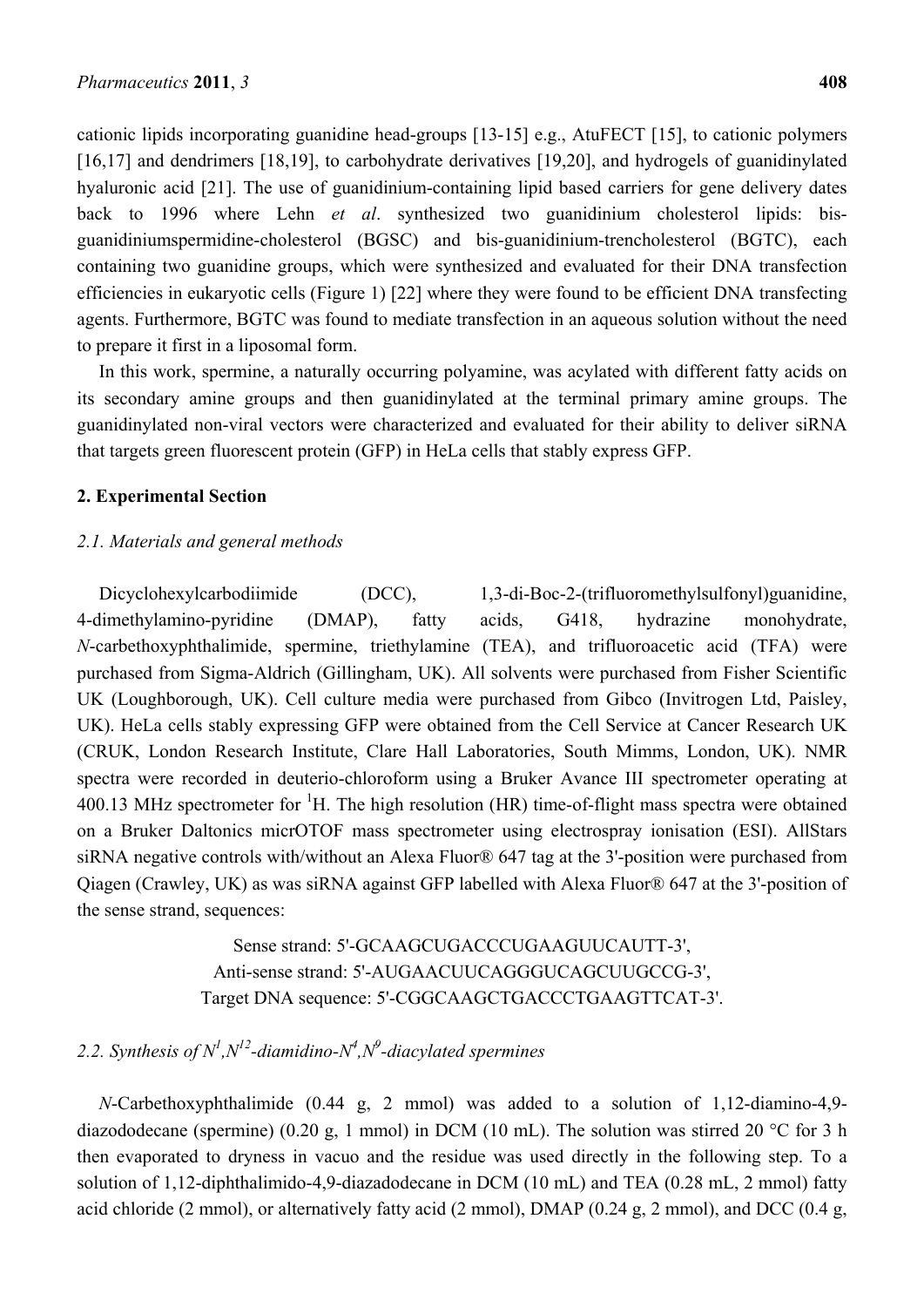2 mmol) were added and stirred for 18 h under nitrogen atmosphere. To prepare, 1,12-diphthalimido - $N^4$ -linoleoyl- $N^9$ -oleoylspermine, first, 1,12-diphthalimido- $N^4$ -oleoylspermine was prepared by reacting 1,12-diphthalimido-4,9-diazadodecane (1 mmol) with 1 (mmol) oleic acid using DCC as previously described [23]. After purifying the product over silica gel (DCM/MeOH 20:1 v/v then 10:1 v/v), it was further conjugated to linoleic acid (1 mmol) using DCC as the coupling agent. The solvent was then evaporated (for all of the prepared compounds) to dryness in vacuo and the residue was treated with hydrazine monohydrate (2 mL) in a mixture of DCM (15 mL) and THF (15 mL) and heated under reflux for 4 h. The solvent was then evaporated in vacuo to dryness and the residue purified over silica gel (DCM/MeOH 10:1 v/v then DCM/MeOH/NH<sub>4</sub>OH 20:10:1 v/v/v) to afford the  $N^4$ , $N^9$  fatty acid amides of spermine. HRMS of  $N^4$ ,  $N^9$ -dierucoylspermine,  $N^4$ ,  $N^9$ -dilauroylspermine, and  $N^4$ ,  $N^9$ dioleoylspermine were found as previously described [23].  $N^4$ -Linoleoyl- $N^9$ -oleoyl-1,12-diamino-4,9diazadodecane HRMS m/z found  $(M+H)^+$  729.6980,  $C_{46}H_{89}N_4O_2$  requires  $(M+H)^+$  729.6986.

The  $N^1$ ,  $N^{12}$ -diamidino- $N^4$ ,  $N^9$ -diacylated spermines were prepared by reacting each of the prepared  $N^4$ , $N^9$ -diacylated spermine (1 mmol) with 1,3-di-Boc-2-(trifluoromethylsulfonyl)guanidine (2 mmol) and TEA (2 mmol) in DCM (10 mL) at 20 °C for 24 h. The reaction mixture was then evaporated to dryness in vacuo and the residue was purified over silica gel (DCM/MeOH 100:1 v/v then 100:2 v/v) and the required fractions were concentrated. The residue was then added to DCM (6 mL), TFA (2 mL) was added, and the mixture stirred at 20 °C for 4 h. The reaction mixture was then evaporated to dryness in vacuo to afford the title compounds.  $N^1, N^{12}$ -Diamidino- $N^4, N^9$ -dierucoylspermine **1**, HRMS m/z, ESI found (M+H)<sup>+</sup> 927.8795, C<sub>56</sub>H<sub>111</sub>N<sub>8</sub>O<sub>2</sub> requires (M+H)<sup>+</sup> 927.8825. *N<sup>1</sup>,N<sup>12</sup>-Diamidino-N<sup>4</sup>,N<sup>9</sup>*dilauroylspermine 2, HRMS m/z, ESI found  $(M+H)^+$  651.5996,  $C_{36}H_{75}N_8O_2$  requires  $(M+H)^+$  651.6008.  $N^1$ , $N^{12}$ -Diamidino- $N^4$ , $N^9$ -dioleoylspermine **3**, HRMS m/z, ESI found  $(M+H)^+$  815.7549, C<sub>48</sub>H<sub>95</sub>N<sub>8</sub>O<sub>2</sub> requires  $(M+H)^+$  815.7573.  $N^1, N^{12}$ -Diamidino- $N^4$ -linoleoyl- $N^9$ -oleoylspermine **4**, HRMS m/z, ESI found  $(M+H)^+$  813.7384,  $C_{48}H_{93}N_8O_2$  requires  $(M+H)^+$  813.7416.

## *2.3. Transfection studies of HeLa cells stably expressing GFP*

Cells were trypsinized at confluency 80–90%, seeded at a density of 65,000 cells/well in 24-well plates and incubated for 24 h at 37  $\degree$ C, 5% CO<sub>2</sub>, prior to transfection. The lipoplexes were prepared by mixing the specified amounts of the transfection reagent in OptiMEM serum-free medium  $(50 \text{ }\mu\text{L})$ with 15  $\mu$ L of siRNA (1  $\mu$ M) in OptiMEM serum-free medium. The solutions were mixed for 2–3 s with a vortex mixer. On the day of transfection, the lipoplex solutions were added to wells containing DMEM (10% FCS) to make the final volume in each well 1 mL (*i.e.*,  $6,500$  cells/100  $\mu$ L). The plates were then incubated for 48 h at 37  $\degree$ C, 5% CO<sub>2</sub>. siRNA against GFP used in these experiments has 24 base-pairs, thus, each molecule of siRNA contains 48 negative charges corresponding to 48 negatively charged phosphate groups in the siRNA backbone. The synthesized spermine fatty acid amides each contain two terminal primary amine groups which will be positively charged at physiological pH 7.4, therefore, each vector molecule carries two positive charges. N/P ratio is calculated using the following equation:

$$
N/P = \frac{number\ of\ moles\ of\ cationic\ lipid\times 2}{number\ of\ moles\ of\ siRNA\times 48}
$$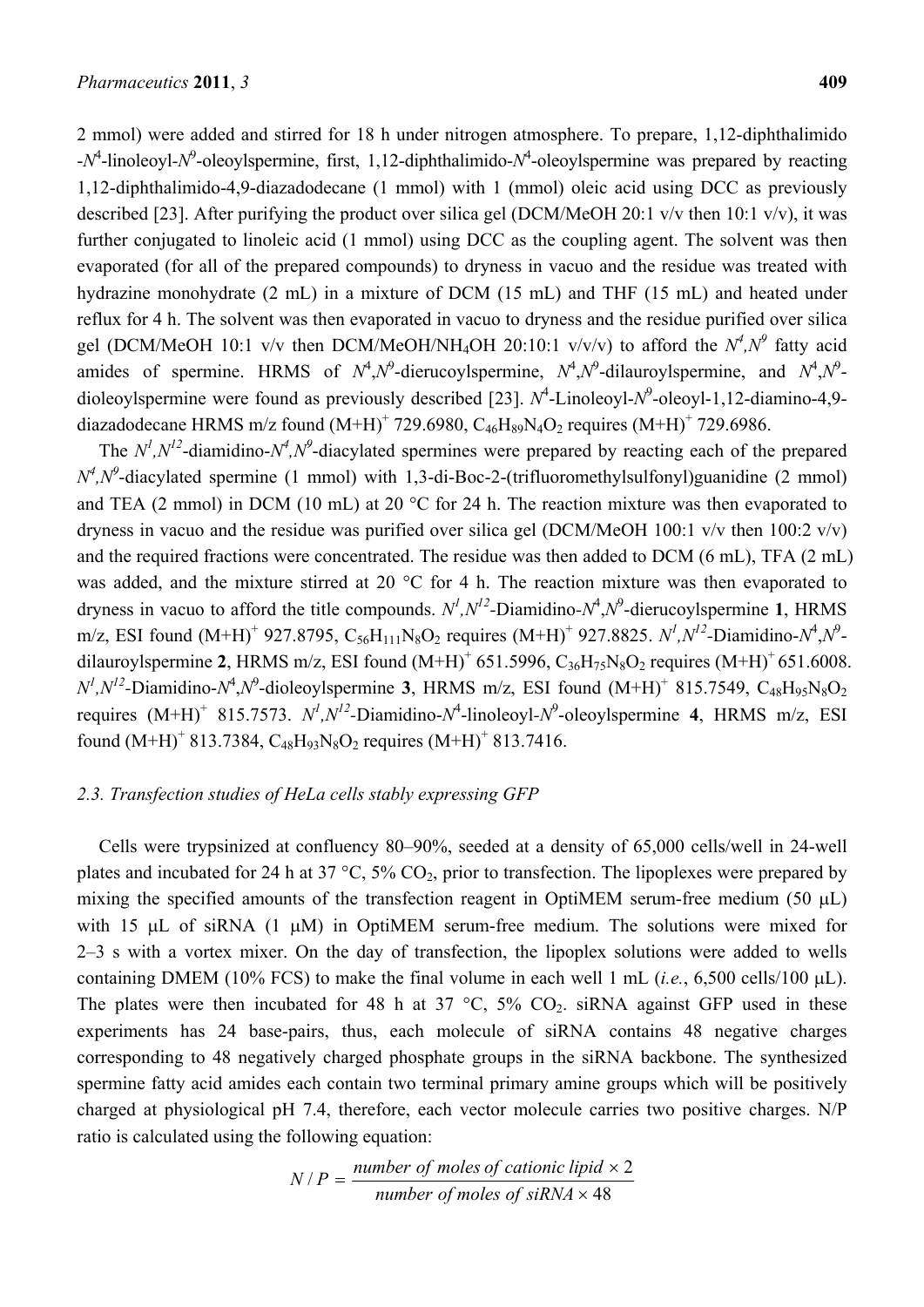#### *2.4. Flow cytometry (FACS)*

For analysis of delivery and then reduction of expression of GFP by flow cytometry, cells were trypsinized and resuspended in complete medium without phenol red. Cells were centrifuged (1000 rpm for 5 min), and washed twice by resuspending in PBS containing 0.1% BSA (1 mg/mL bovine serum albumin) and centrifugation (1000 rpm for 5 min). The collected cells was then resuspended in PBS and transferred to a flow cytometer tube (Becton Dickinson, UK). Cells (typically 10,000–20,000 events) were then analyzed using a FACSCanto flow cytometer (Becton Dickinson, UK), equipped with an argon ion laser at 488 nm for excitation, a Long Pass (LP) filter at 502 nm and a detector at 530 nm (range  $+/-15$  nm) for fluorescence emission, helium/neon laser at 633 nm, and detector for the Alexa Fluor 647 at 660 nm (range  $+/- 10$  nm). GFP expression is calculated as:

$$
\% GFP = \frac{GFP \text{ fluorescence of transfected cells}}{GFP \text{ fluorescence of control cells}} \times 100
$$

#### *2.5. Confocal microscopy cell imaging*

Cells were trypsinized at confluency 80–90% and were seeded at a density of 65,000 cells/well in 24-well plates that have a round-glass cover slip (12 mm in diameter) and were incubated for 24 h prior to transfection which was carried out as described above (section 2.3). After 48 h, the cell culture media in each well were aspirated and the cells washed with PBS  $(3 \times 0.5 \text{ mL})$ . The cell membrane was then stained with wheat germ agglutinin (WGA) conjugated to Alexa Fluor® 555. The concentration of WGA-Alexa Fluor® 555 working solution was adjusted to a concentration of 5 µg/mL in Hank's balanced salt solution without phenol red. The cells were incubated for 10 min in the dye working solution at 37 °C, 5% CO<sub>2</sub> in the dark. The cells were washed with PBS ( $3 \times 0.5$  mL) and then fixed with 4% paraformaldehyde in PBS solution for 20 min at 20 °C in the dark. The cover slips were then removed from each well, washed with PBS ( $2 \times 0.5$  mL), left to dry briefly in air, and then mounted on glass slides using Mowiol (polyvinyl alcohol) solution as the mounting media and left in the dark at 20 °C (18 h) to allow hardening of the mounting media. The cells were examined using a Carl Zeiss laser scanning microscope LSM 510 meta, with GFP excitation 488 nm, emission 505–550 nm (band pass filter), Alexa Fluor® 555 excitation 543 nm, emission 560–615 nm (band pass filter), and Alexa Fluor® 647 excitation 633 nm, emission 657–753 nm (meta detector).

#### *2.6. Cell viability assay*

Cells were seeded at a density of 6,500 cells per well of 96-well plates. The transfection was carried out using the same protocol as transfecting the 24-well plates with the exception of reducing the amount of lipoplexes such that each well contains 1.5 pmol siRNA in a final volume of 100  $\mu$ L/well. After 44 h, alamarBlue® [24] (10  $\mu$ L) was added to each well. After incubation (3.5 h), the absorbance of each well was measured at 570 nm and 600 nm and calculations were carried out according to the standard protocol provided by the supplier.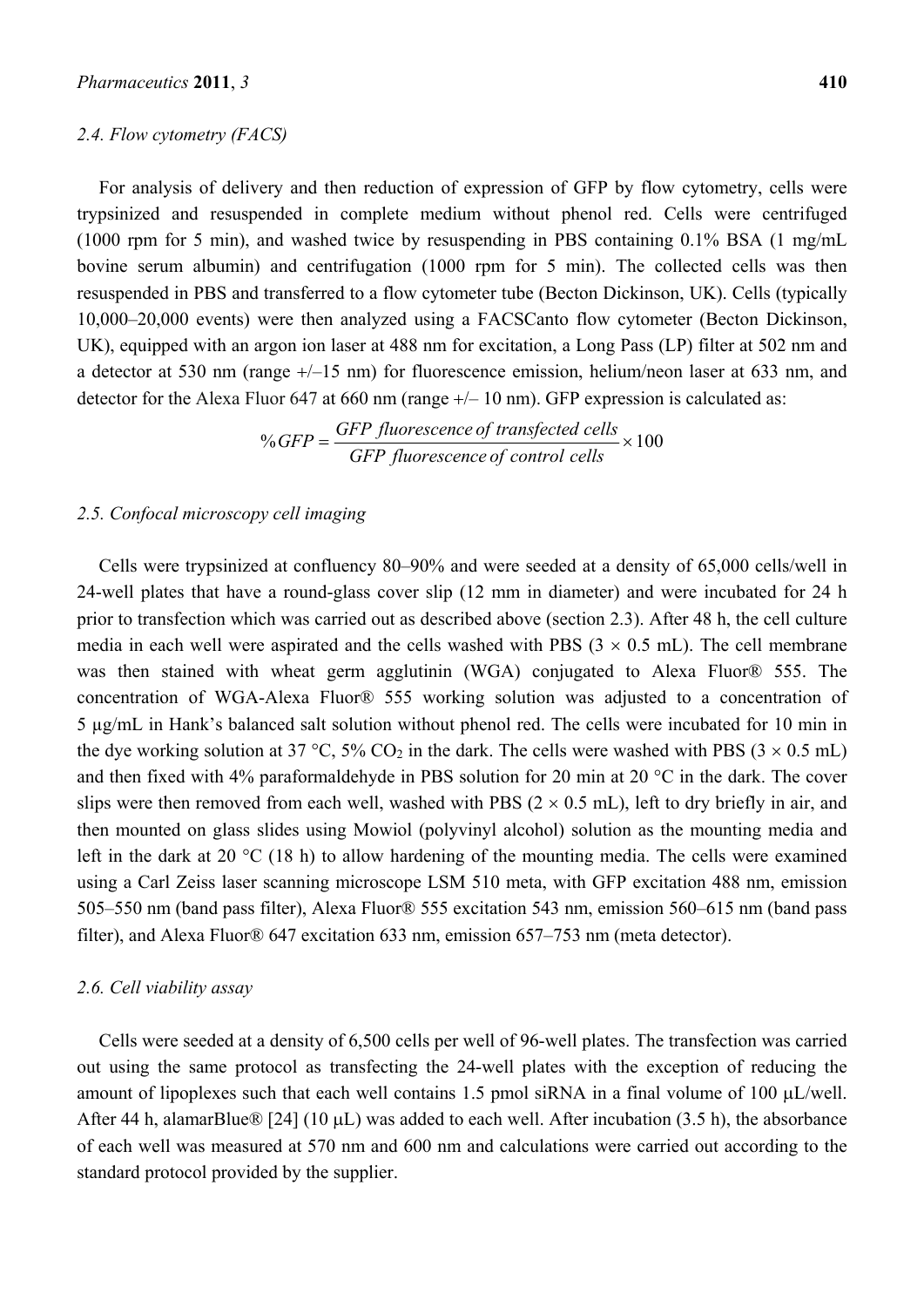#### *2.7. Particle size and zeta potential measurements*

Lipoplexes were prepared by adding siRNA solution (75  $\mu$ L, 1  $\mu$ M) in HEPES (pH 7.4, 10 mM) to HEPES (250  $\mu$ L) containing the specified amount of transfection reagent followed by vortex mixing for 4 s. Samples were then diluted to a final volume of 3 mL by HEPES buffer. Samples were mixed for 10 s directly before measurements. Measurements were carried out using Malvern Zetasizer Nano S90 using refractive index 1.59, viscosity 0.89 cP, dielectric constant 79, and temperature set to 25 °C with equilibrium time 3 min. Z-Average diameter in nm and zeta potential in mV were recorded as averages of three and six measurements respectively.

## *2.8. siRNA binding (RiboGreen intercalation assay)*

RiboGreen (Invitrogen) working solution was prepared by diluting RiboGreen stock solution 1 to 400 in TE buffer (10 mM Tris-HCl, 1 mM EDTA, pH 7.5 diluted 1 to 20 in RNase free water). RiboGreen working solution (40 μL) was added to each well of a 96-well plate (black bottom) containing free siRNA (1 pmol) or complexed with lipospermines in TE buffer at the lipid/siRNA ratios that showed the best reduction in GFP expression. Each well contained a final volume of 120 µL. The fluorescence was measured using FLUOstar Optima Microplate Reader (BMG-LABTECH),  $\lambda_{\rm ex}$  = 480 nm and  $\lambda_{\rm em}$  = 520 nm. The amount of siRNA available to interact with the lipid vector was calculated by subtracting the values of RiboGreen background fluorescence (RiboGreen without siRNA) from those obtained for each measurement, and expressed as a percentage of the control that contained naked siRNA only according to the following equation:

% free siRNA =  $100 \times$  RiboGreen fluorescence of complexes/RiboGreen fluorescence of naked siRNA

## **3. Results and Discussion**

## 3.1. Synthesis of  $N^1$ ,  $N^{12}$ -diamidine derivatives of spermine

We have designed a series of novel lipoguanidines based upon our recently published lipopolyamines [23] in order to investigate the SAR of replacing primary amines with guanidine functional groups. These are formally called di-imidamides of alkanes and the nomenclature also permits *N*-aminoiminomethyl. Where we have referred to them as guanidines, they are more correctly *N*-amidines of spermine.

Our four lipoguanidines will be investigated in terms of their efficiency and their effect on cell viability as non-viral vectors for siRNA delivery. An amidine group was attached to each of the two terminal primary amines of spermine to result in the di-guanidines  $(N^l, N^{l2}$ -diamidino-amines). Three fatty acids of different chain length and saturation were used to synthesise the lipoguanidines **1**, **2**, and **3** by acylation at  $N^4$  and  $N^9$  of spermine. The fourth lipoguanidine 4 was synthesized by acylating sequentially using two different long-chain fatty acids (linoleic and oleic) to  $N^4$  and  $N^9$ .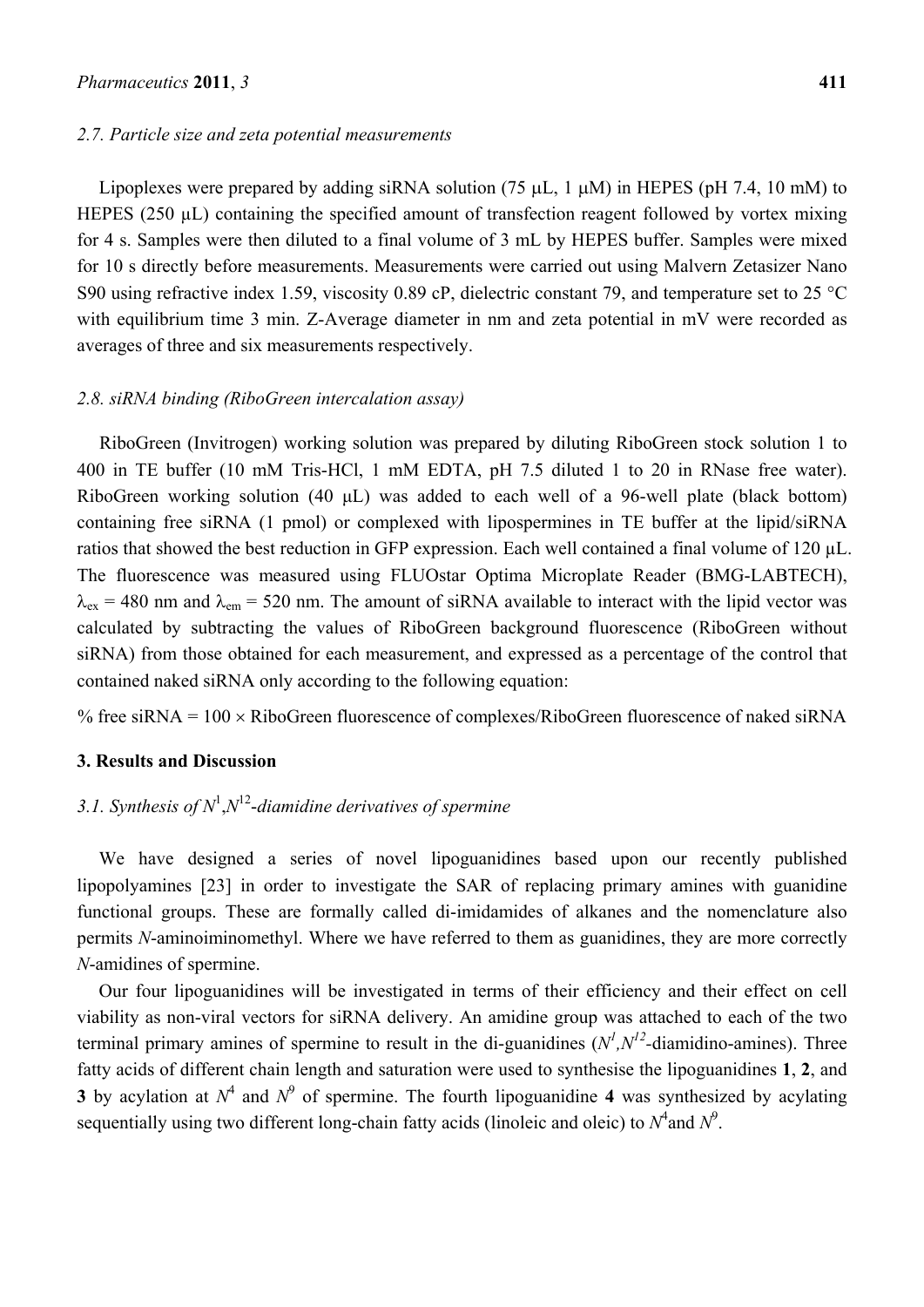**Figure 2.** Synthesis of  $N^l$ ,  $N^{l2}$ -diamidino- $N^l$ ,  $N^o$ -diacylated spermines. a: N-Carbethoxyphthalimide, DCM; b: fatty acid, DCC, TEA; c: hydrazine monohydrate, DCM/THF 1:1 mixture; d: 1,3-di-Boc-2-(trifluoromethylsulfonyl)guanidine, TEA, DCM; e: TFA, DCM.



**Figure 3.**  $N^1$ ,  $N^{12}$ -Diamidine derivatives of different lipospermines.

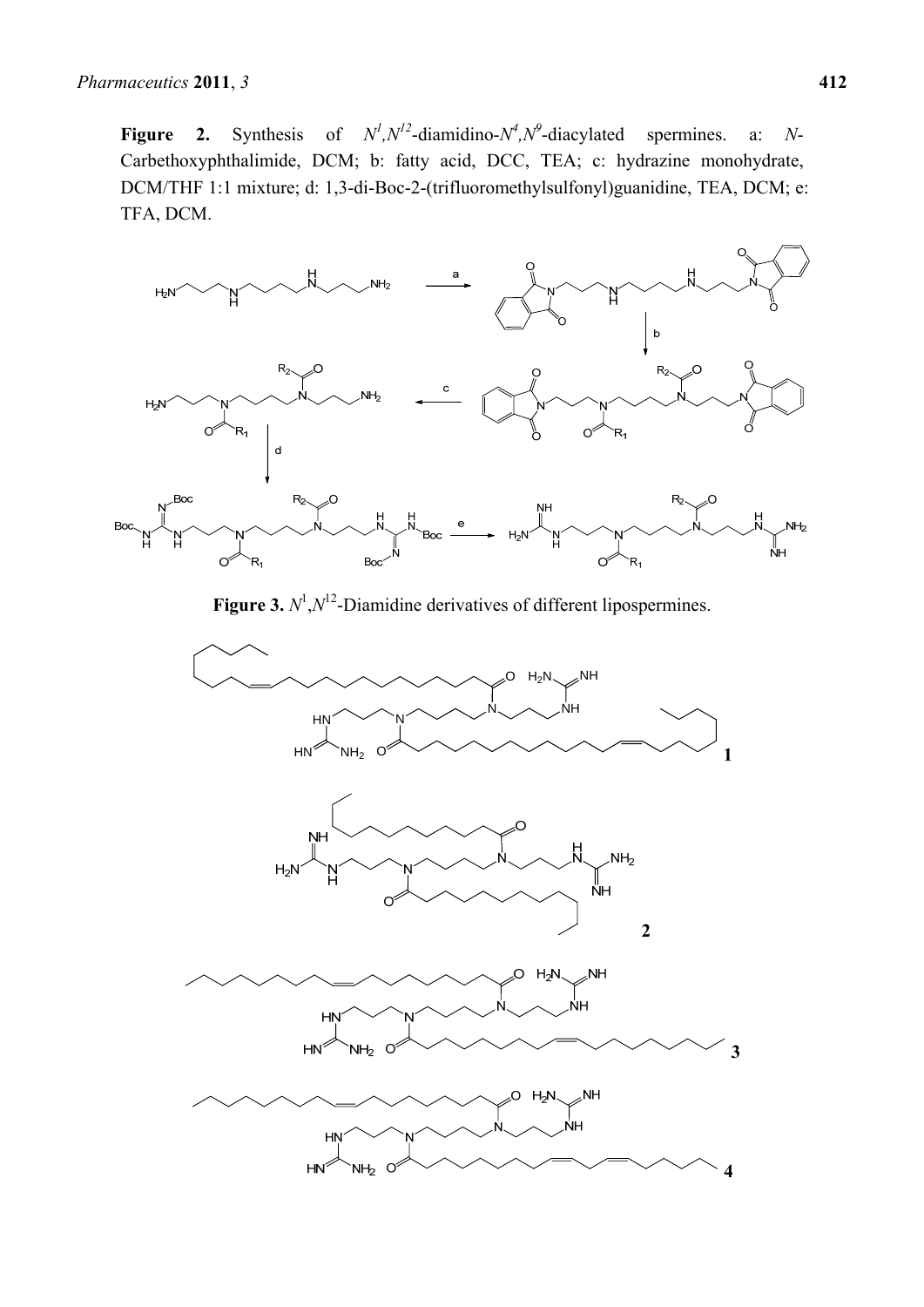The synthesis of the guanidinylated  $N^4$ ,  $N^9$ -diacylated spermine conjugates started with the synthesis of the  $N^4$ , $N^9$ -difatty acids spermine derivatives (Figure 2). The symmetrical lipospermines; *i.e.*, those with the same fatty acid chains conjugated to positions  $N^4$  and  $N^9$  of the spermine chain was carried out as described previously [23]. For the synthesis of the unsymmetrical  $N^4$ -linoleoyl- $N^9$ -oleoylspermine, the primary amine groups of spermine were selectively protected with the phthalimide protecting group (2 eq. of *N*-carbethoxyphthalimide in CH<sub>2</sub>Cl<sub>2</sub>). Then one oleoyl chain was conjugated to one of the free secondary amine groups of spermine (1 eq. oleic acid, 1 eq. DCC, and 1 eq. DMAP). Purification of the mono-acylated spermine was followed by flash chromatography. The second linoleoyl chain was added using DCC coupling of linoleic acid to the 1,12-diphthalimido- $N^9$ -oleoyl-4,9-diazadodecane (1 eq. linoleic acid, 1 eq. DCC, and 1 eq. DMAP). Deprotection of the phthalimide protecting groups then followed by refluxing in hydrazine monohydrate in DCM/THF 1:1 mixture to obtain  $N^4$ -linoleoyl- $N^9$ -oleoylspermine, which was purified by flash chromatography [23]. The guanidinylation of amines typically involves an electrophilic amidine group as part of the guanidinylating reagent [25]. 1,3-Di-Boc-2-(trifluoromethylsulfonyl)guanidine was used as it can carry out the guanidinylation of primary and secondary amines under mild conditions [25,26]. The guanidinylation was carried out on the di-acylated spermine derivatives and deprotection of the Boc protected guanidine group was carried out using TFA to obtain the trifluoroacetate salts of the synthesized compounds (Figure 3).

#### *3.2. Lipoplex particle size and ζ-potential*

The lipoplexes prepared at the cationic lipid/siRNA ratios for each guanidinylated lipid which resulted in the best reduction in GFP expression were chosen to be characterized for their particle size and **ζ-**potential (Table 1). Particle size measurement using dynamic light scattering showed that the particle size varied from 132–575 nm. The two cationic lipids **3** and **4** which are acylated with unsaturated C18 fatty acids (dioleoyl and linoleoyl/oleoyl respectively) and which showed the best reduction in GFP expression, had particle sizes of 303 and 158 nm respectively. The particle size of the C22 (dierucoyl) conjugate **1** was the smallest (132 nm) while the short chain C12 (dilauroyl) conjugate **2** had the largest particle size of 575 nm. Lipoplex size has been identified as an important factor in transfection efficiency, although not the only determinant factor [27]. Lipoplexes within size range 200–300 nm have been previously reported [28]. Although the size of the lipoplexes will determine the main route of entry with smaller lipoplexes (<300 nm) likely to enter via clathrin mediated endocytosis, and larger particles (>500 nm) entering cells via caveoli mediated endocytosis [28,29], one recent report shows that the actual entry route for functional siRNA mediated gene silencing might possibly be fusion with the plasma membrane rather than the endocytosis pathway [30]. The ζ-potentials measurements showed that all the lipoplexes had positive values within the range 28- 50 mV. Cationic lipids **3** and **4** had the similar ζ-potential of 45 mV. Positive ζ-potential is important in promoting stability of the prepared lipoplexes by enhancing repulsion between the nanoparticles. Although having positive ζ-potential will promote interaction between the positively charged lipoplexes and the negatively charged groups present on the cell membrane surface, it was reported that in the presence of serum, the lipoplexes actually acquire a negative ζ-potential [28] while still maintaining efficient transfection efficiency.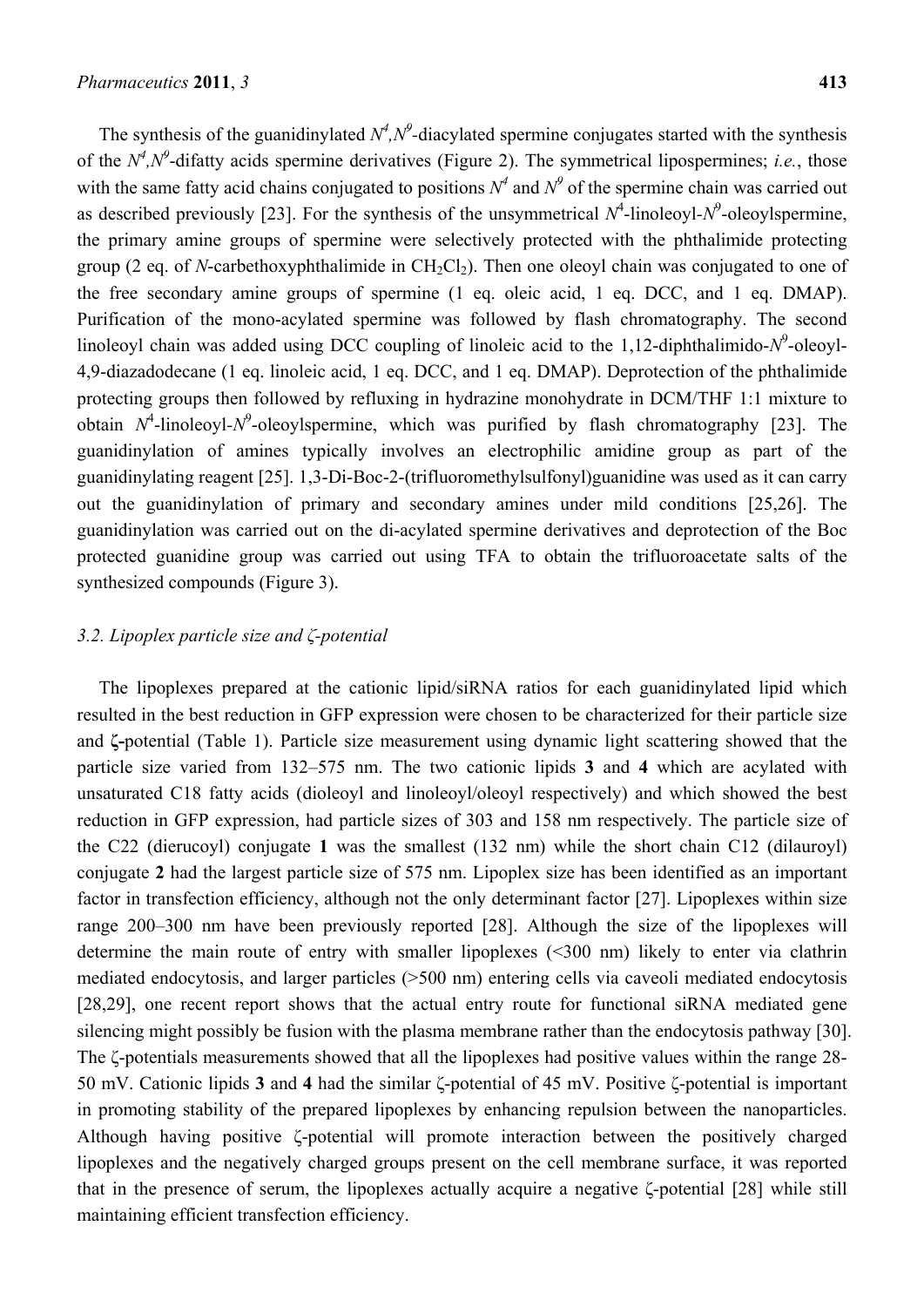**Table 1.**  $N^1$ , $N^{12}$ -Diamidine derivatives of different lipospermines. The fatty acids are described by two numbers separated by a colon, first the chain length and then the number of double bonds. Particle size and **ζ-**potential of guanidinylated lipospermines were measured at the cationic lipid/short interfering RNA (siRNA) ratios that showed best reduction in GFP expression.

| Name of compound                                                       | <b>Fatty acid</b>     | <b>Description</b><br>of fatty acid | <b>Particle size</b><br>$(nm) \pm SD$ | Zeta-potential<br>$(mV) \pm SD$ |
|------------------------------------------------------------------------|-----------------------|-------------------------------------|---------------------------------------|---------------------------------|
| $N^1, N^{12}$ -Diamidino- $N^4, N^9$ -<br>dierucoylspermine 1          | Erucic                | 22:1                                | $132 \pm 4$                           | $50 \pm 1$                      |
| $N^1, N^{12}$ -Diamidino- $N^4, N^9$ -<br>dilauroylspermine 2          | Lauric                | 12:0                                | $575 \pm 61$                          | $28 \pm 3$                      |
| $N^1$ , $N^{12}$ -Diamidino- $N^4$ , $N^9$ -<br>dioleoylspermine 3     | Oleic                 | 18:1                                | $303 \pm 6$                           | $45 \pm 3$                      |
| $N^1, N^{12}$ -Diamidino- $N^4$ -linoleoyl-<br>$N^9$ -oleoylspermine 4 | Linoleic and<br>Oleic | $18:2$ and<br>18:1                  | $158 \pm 24$                          | $45 \pm 3$                      |

## *3.3. siRNA binding (RiboGreen intercalation assay)*

An siRNA binding assay was used to evaluate the ability of the synthesized guanidinylated lipids **1**, **2**, **3**, and **4** to complex and bind siRNA. The assay depends on the increased fluorescence (approx. 1000-fold) of bound RiboGreen dye compared to the free (unbound) dye which is practically nonfluorescent [31]. The loss of fluorescence compared to control siRNA indicates the binding of siRNA to cationic lipids and hence prevention of RiboGreen binding with siRNA which leads to reduction of fluorescence compared to the control (free) siRNA [32,33]. The four cationic lipids **1**-**4** efficiently bound siRNA and the normalised fluorescence, relative to free siRNA (100%), was reduced to:  $5 \pm 2$ (**1**),  $12 \pm 3$  (**2**),  $0 \pm 1$  (**3**), and  $8 \pm 2$  (**4**). These results prove that the guanidinylated lipids are able to efficiently bind siRNA.

## *3.4. Transfection with siRNA and evaluating delivery and knock-down*

HeLa cells that was previously transfected to stably express GFP was used to evaluate the siRNA delivery and sequence specific knock-down of GFP expression. The siRNA against GFP used was labelled with Alexa Fluor 647 (AF647) in the 3'-position of the anti-sense strand to enable simultaneous tracking of the siRNA delivery and reduction of GFP expression by measuring the fluorescence of the AF647 and the GFP during the FACS analysis. A healthy population of sample cells were gated before recording the fluorescence during FACS.

The normalized fluorescence of AF647 measured 48 h post transfection was measured as an estimate for the delivered amount of siRNA. Figure 4 shows that, for each cationic lipid, there is a general trend of increasing fluorescence by increasing the amount of the lipid. Cationic lipid **2** data are not shown due to the very low siRNA delivery. With respect to **1**, **3**, and **4**, there was a significant statistical difference between the geometric mean AF647 fluorescence measured at 3 and 6 µg/well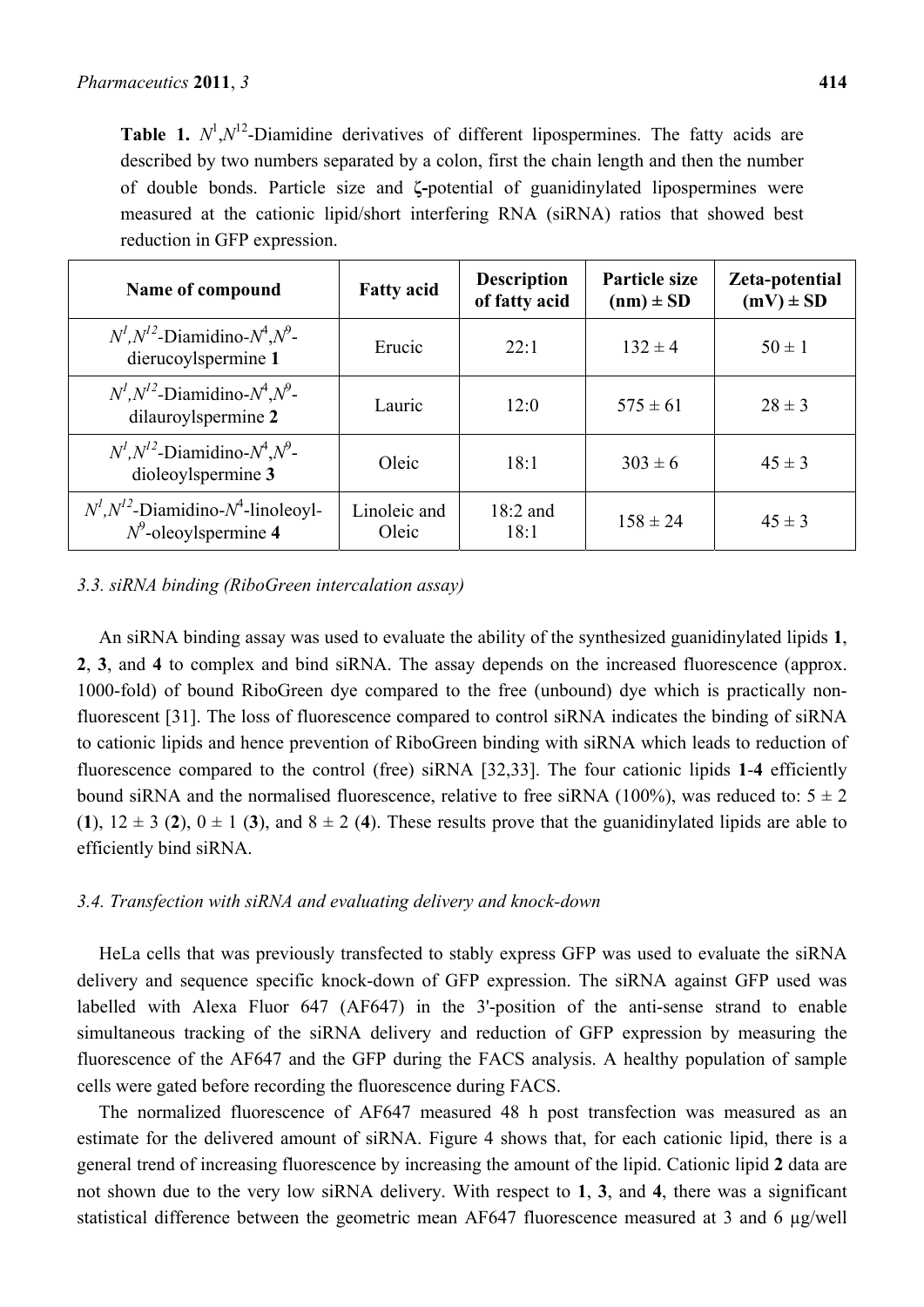$(N/P = 10$  and 20 respectively) with  $p < 0.05$ . There was also a significant statistical difference between the amounts of siRNA delivered (geometric mean fluorescence of AF647) by **3** and **4**  $(p < 0.05)$  with lipoplexes formulated at 6 µg/well (N/P = 20). There was no significant statistical difference between **1** and **4** at 6  $\mu$ g/well ( $p = 0.33$ ). These results show that, given that **1**, **3**, and **4** have two guanidine head-groups in the form of trifluoroacetate salts in common, the C18 (18:1 and 18:2) unsaturated fatty acids conjugated at positions  $N^4$  and  $N^9$  of the parent spermine provided the optimum chain length for siRNA delivery compared to the C12 (12:0) and C22 (22:1) chains.

**Figure 4.** Delivery of siRNA (15 nM, 15 pmol/well) against GFP (labelled with Alexa Fluor® 647 at the 3'-position of the sense strand) using **1**, **3**, and **4**. Values are presented as means of normalized geometric mean fluorescence of  $AF647 \pm SD$  (n = 6).



**Figure 5.** Reduction in GFP expression in HeLa cells after transfection with lipoplexes of **1**, **2**, **3**, and **4** at different cationic lipid/siRNA ratios. siRNA concentration is kept constant (15 nM, 15 pmol/well). Values are presented as mean  $\pm$  SD (n = 6). Commercial TransIT TKO (T) is shown for comparison.

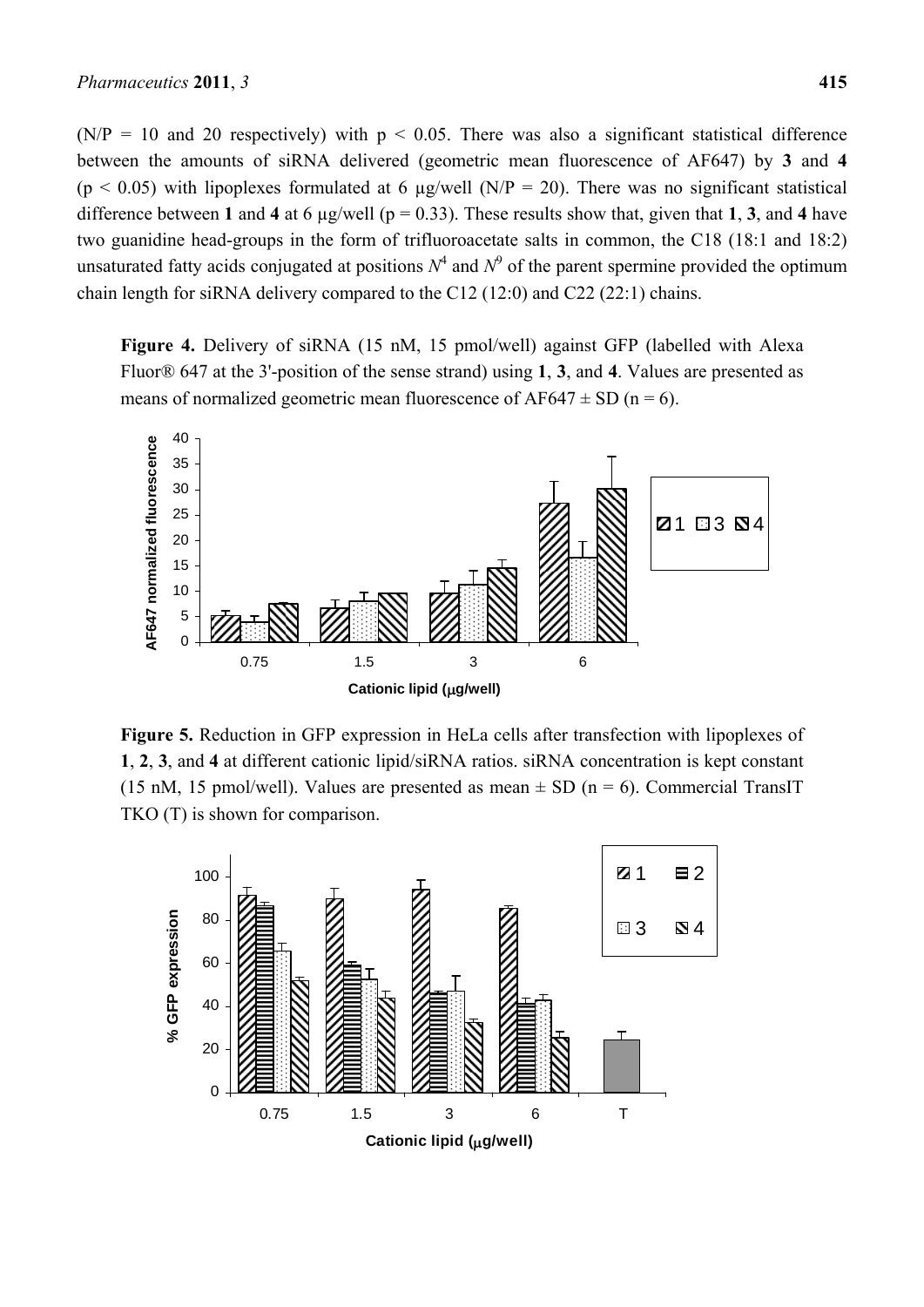Figure 5 shows that the best reduction of GFP expression was achieved by **4** followed by **3**. At 6 µg/well, GFP expression was reduced to 26% and 43% for **4** and **3** respectively (p < 0.05). Lipid **1** did not show any practically significant reduction in GFP (reduced to 85%) at 6  $\mu$ g/well (N/P = 18). Lipid **2** resulted in GFP reduction to 46% at 6 µg/well (N/P = 26), however, this reduction cannot be evaluated without considering the high toxicity of **2** which will affect the expression of GFP, as will be discussed later. Lipids **3** and **4** with C18 (18:1 and 18:2) resulted in the best knock-down of GFP expression, which might be attributed to the fusogenic ability of unsaturated fatty acids (in *cis*configuration) which favours ( $L_{\alpha}$  to H<sub>II</sub>) transition as they can promote both membrane fusion and endosomal escape [23,34,35]. The chain length is an important factor that affects the efficiency of GFP knock-down because although the C22 (22:1) has one centre of unsaturation, lipid **1** resulted in less reduction in GFP (85%) compared to **3** (43%) and **4** (26%) with significant statistical difference between the compared means ( $p < 0.05$ ) at 6 µg/well. The chain length affect siRNA delivery and siRNA mediated knock-down in a different manner, as evident from comparing the delivery of **1**, **3**, and **4** and their GFP reduction at a concentration of 6 µg/well. Although **1** and **4** resulted in similar siRNA delivery efficiencies, lipid **4** was much better than **1** in terms of GFP reduction (to 26% and 85% respectively). These differences in gene silencing efficiency compared with cellular uptake of the lipoplexes may reflect the multi-step processes of gene silencing and/or more than one mechanism of cell entry [30].

Also, lipid **3** resulted in better GFP reduction when compared to **1** (to 43% and 85% respectively) despite the fact that **1** resulted in higher siRNA delivery compared to **3** (p < 0.05). The importance of chain length and chain unsaturation of cationic lipids has been previously reported to be among the most significant factors that affect transfection efficiency because of the effect on the hydrophobic volume of lipid and its hydrophilic/lipophilic ratio which will in turn affect the properties of the formed lipoplexes [36].

When compared to the commercial transfecting agent TransIT TKO, the reduction in GFP expression obtained with lipoplexes of **4** (26%) was the same as that obtained with TransIT TKO  $(24\%)$ , *i.e.*, there was no significant statistical difference ( $p = 0.30$ ).

The increases in fluorescence shown in Figure 4 reflect increases in siRNA delivery with increasing concentrations of cationic lipids in the lipoplexes up to an N/P ratio of 20 (6 μg/well). Figure 5 shows the corresponding reduction in GFP expression. These data were obtained from gated FACS analyses of the healthy populations of HeLa cells (parent gate), representative examples of which are shown in Figure 6 together with the percentage of cells transfected. In order to evaluate siRNA delivery, the AF647 gate was set-up to include cells that have fluorescence signals higher than the autofluorescence of control cells detected at  $\lambda = 660$  nm. The GFP gate was set to calculate the geometric mean fluorescence of GFP.

The effects of transfecting HeLa cells using **3** and **4** with scrambled siRNA on lipoplex delivery and GFP expression are shown in Figure 7. Qiagen report that their scrambled siRNA lacks any homology to mammalian genes. Figure 7 shows that the GFP expression was practically not affected by the transfection process while the scrambled siRNA was delivered in comparable amounts (*i.e.*, comparable normalized fluorescence) to delivery of the siRNA against GFP. Thus, cationic lipids **3** and **4** deliver two different siRNAs with similar efficiency. These results prove that GFP reduction after transfection with siRNA against GFP (shown as averaged data in Figure 5 and as representative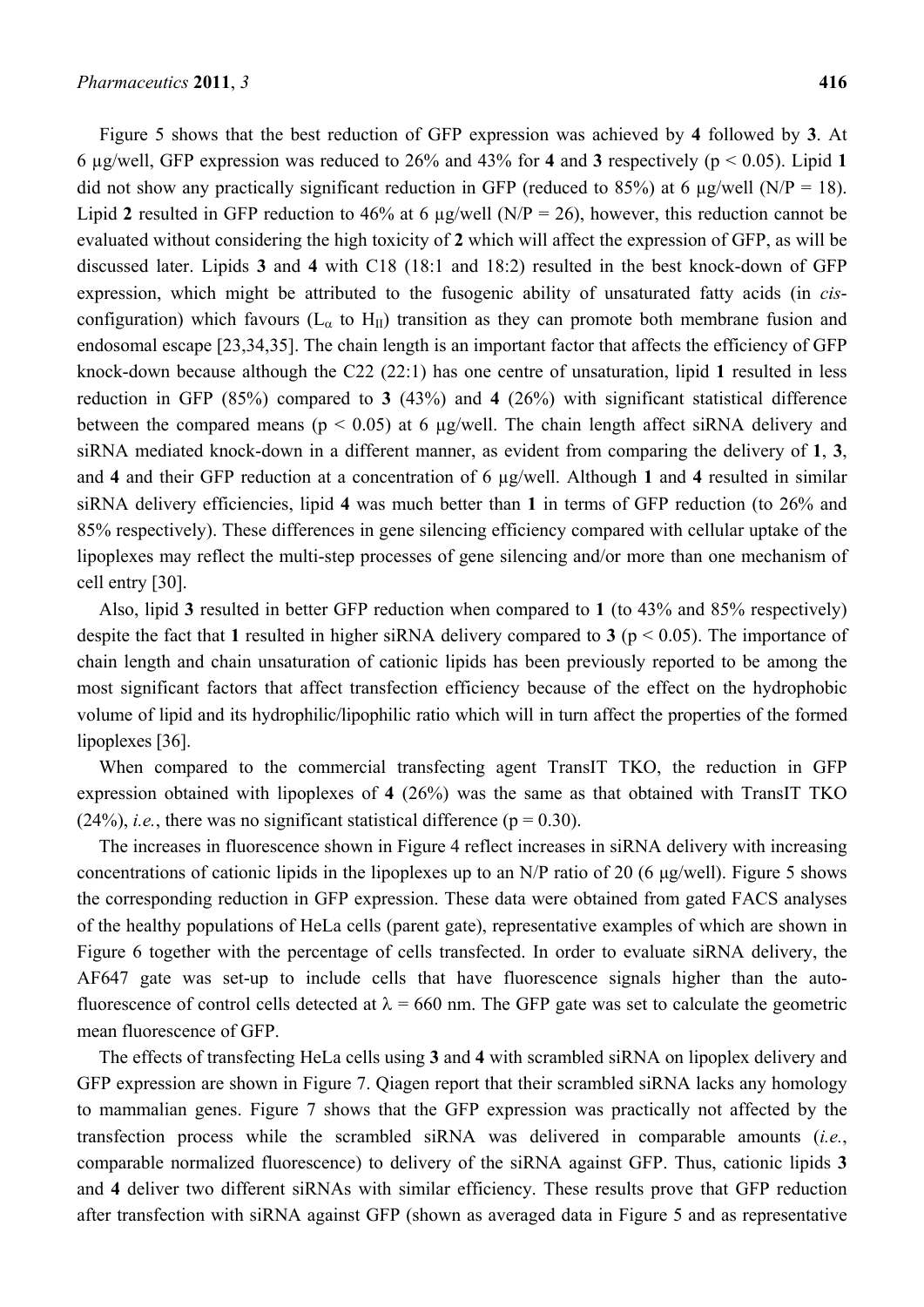examples in Figure 6) is due to sequence specific gene silencing and not due to any toxic effects of the cationic lipid vectors.

**Figure 6.** Gated FACS analysis of delivery of siRNA (15 nM, 15 pmol/well) against GFP (labelled with Alexa Fluor® 647 at the 3'-position of the sense strand) and GFP expression in HeLa cells 48 h post transfection with lipoplexes of **3** and **4** (6 µg/well) at an siRNA concentration of 15 pmol/well. The AF647 gate (red) shows 75% of parent-gated cells with **3**, and 92% of parent-gated cells with **4**. The GFP gate (green) shows silencing to ~40% and ~25% respectively measured by geometric mean fluorescence relative to control (top line).



siRNA lipoplexes with cationic lipid **4**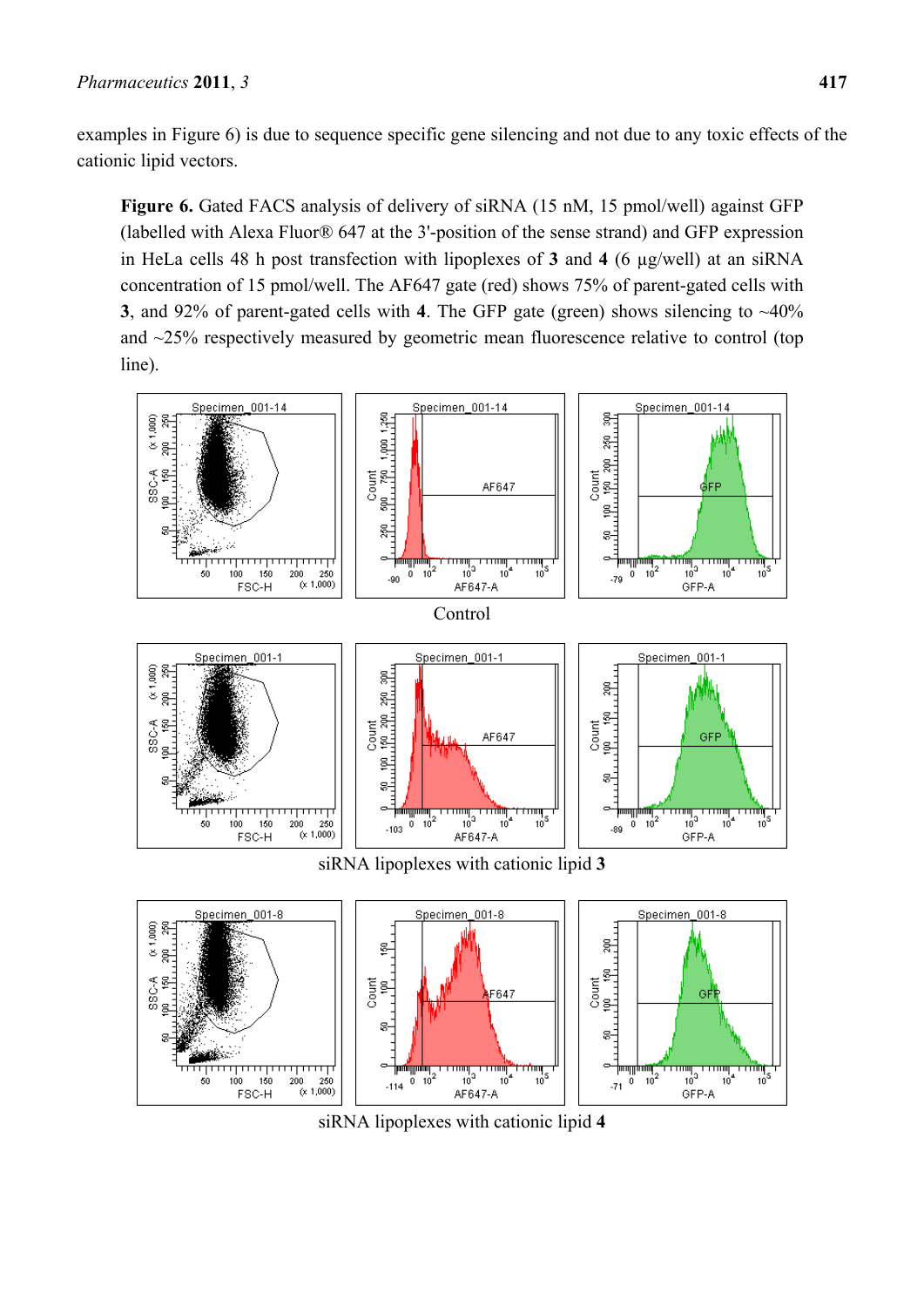**Figure 7.** Scrambled AllStars siRNA (with an Alexa Fluor® 647 tag at the 3'-position) (15 nM, 15 pmol/well) was delivered with cationic lipids  $3$  and  $4$  (at 6  $\mu$ g/well). Delivery of tagged siRNA (left) is expressed as AF647 normalized geometric mean fluorescence  $\pm$ SD (n = 6) measured at  $\lambda$  = 660 nm. GFP percentage expression (right) (absence of silencing as a negative control) 48 h post transfection is measured at  $\lambda$  = 530 nm.



#### *3.5. Confocal microscopy cell imaging*

Figure 8 shows confocal microscope images of HeLa cells after transfection with **3** and **4** using siRNA against GFP or scrambled siRNA at 6 µg/well of cationic lipid which is the amount of lipid that resulted in the best reduction of GFP expression with respect to each of the cationic lipids.

Figure 8a shows control HeLa cells. Figure 8b shows the reduction of GFP expression after transfection with siRNA against GFP using **3** at 6 µg/well. Figure 8c is the same as 8b, but only the red channel is turned on to track better the delivery of the AF647 labelled siRNA against GFP. It can be seen that the AF647 fluorescence (red) is distributed throughout the cell and concentrated in some cell areas. Figure 8d shows that lipoplexes of **3** did not cause reduction in GFP expression when using scrambled siRNA which was delivered to HeLa cells successfully as shown in Figure 8g. These results prove that the siRNA was delivered successfully to the HeLa cells and that the reduction in GFP expression is due to sequence specific knock-down of GFP and not due to any toxic effects of the cationic lipid vectors. The same conclusion can be obtained when examining the transfection of HeLa cells with **4** as shown in Figure 8e with 8h, and 8f with 8i.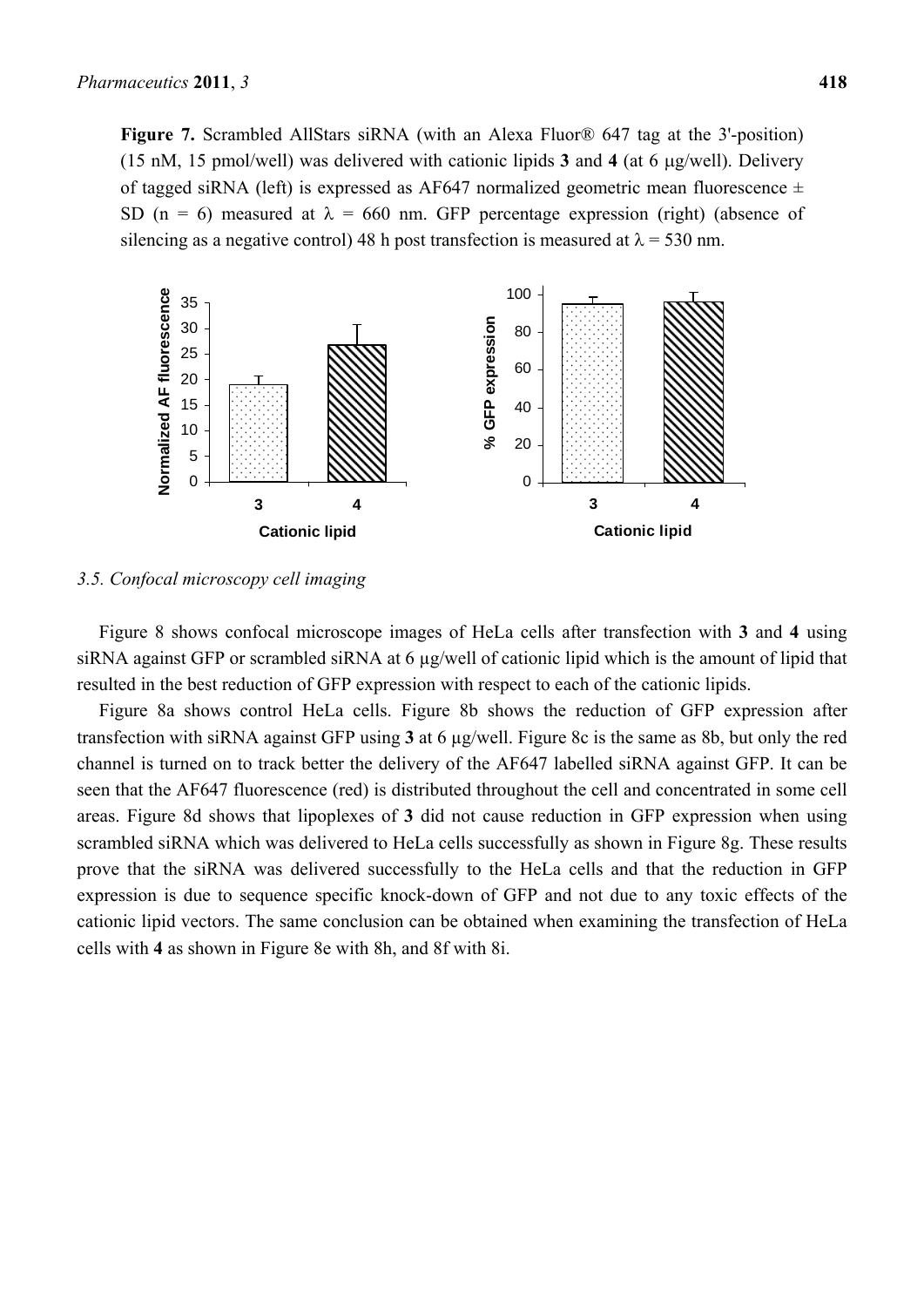**Figure 8.** Confocal microscopy cell imaging. GFP fluorescence (green), cell membrane stained with WGA-Alexa Fluor® 555 (blue), and Alexa Fluor® 647 (red) represents tagged siRNA delivery. (**a**) non-transfected HeLa cells (control); (**b**) reduction in GFP expression after transfection with siRNA against GFP delivered with **3** (6 µg/well); (**c**) as b, but only the red channel; (**d**): as b, but using scrambled siRNA; (**e**) reduction in GFP expression after transfection with siRNA against GFP delivered with **4** (6 µg/well); (**f**) as e, but using scrambled siRNA; (**g**): as d, but only the red channel; (**h**) as e, but only the red channel; (**i**) as f, but only the red channel.

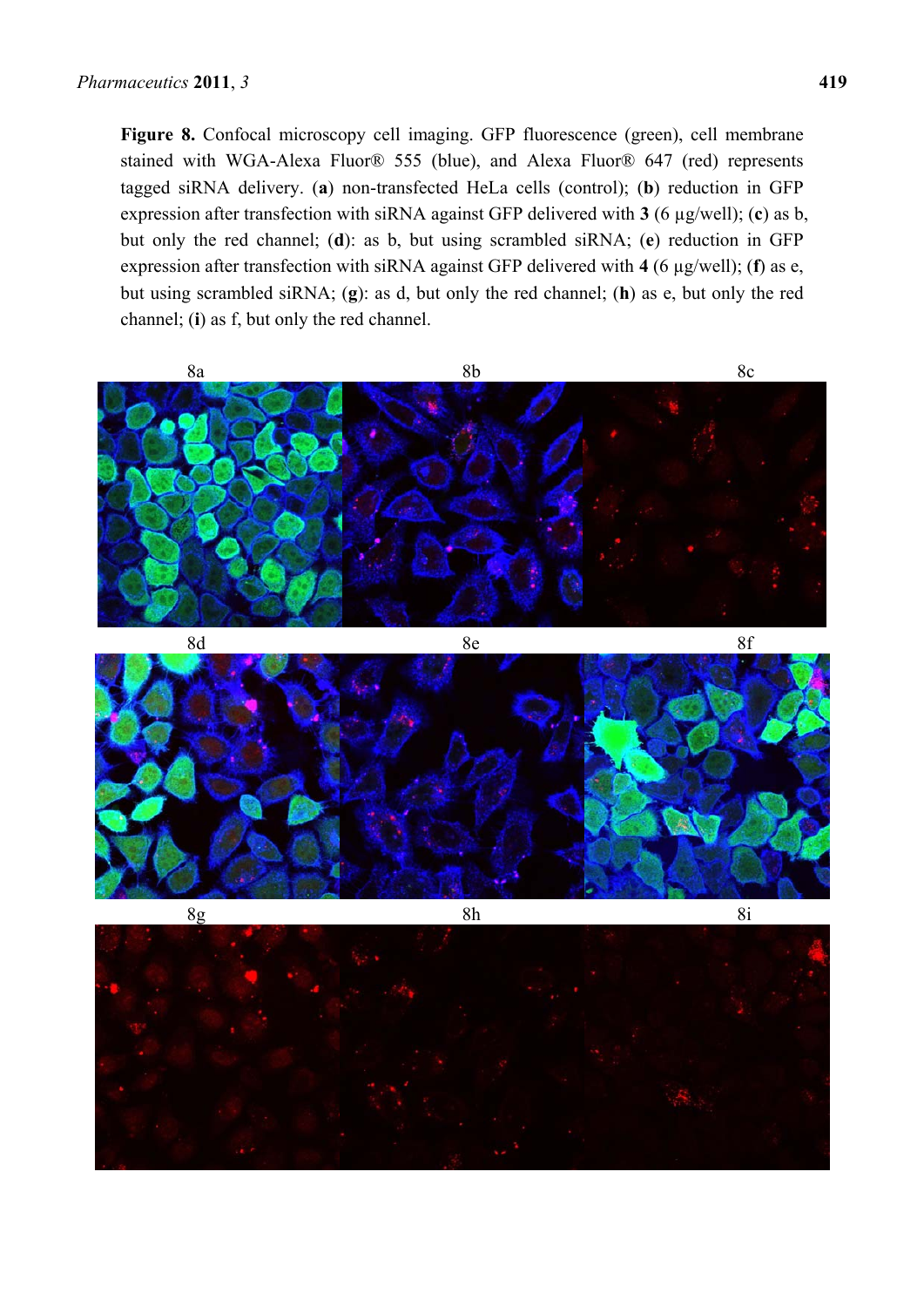#### *3.6. Cell viability assay*

Following transfection with cells seeded at a density of 65,000 cells/well in 24-well plates, *i.e.*  65,000 cells/1 mL, cell viability was assayed in 96-well plates with 6,500 cells/0.1 mL [23,37]. The ratio of cells to the amount of cationic lipids used, the concentration of cationic lipids  $(0.6 \mu g/0.1 \text{ mL})$ and of siRNA (15 nM) were exactly as used in the transfection experiments [23,38]. Figure 9 shows that **1**, **3**, and **4** resulted in more than 64% cell viability. There were no statistical significant difference between the cell viability of **3** and **4** (p = 0.32) with cell viabilities of 70% and 64% respectively. The best cell viability, obtained by 1  $(83\%)$ , was significantly different  $(p < 0.05)$  from the cell viability of **3** and **4**. Whilst diacylated C12 (12:0) **2** is a new compound, the very high toxicity of its parent diamine,  $N^4$ , $N^9$ -dilauroylspermine, has been previously reported in both HtTA cells [39] and HeLa cells [23] with scrambled siRNA. There were no significant differences between cell viability of TransIT TKO (76%) and **3** (64%),  $p = 0.12$ , or between TransIT TKO and 4 (70%),  $p = 0.41$ . There is a probability that the counter ion, trifluoroacetate in this case, has a contributing negative effect on cell viability as been reported before [40] where the presence of residual TFA in the concentration range  $10^{-8}$  to  $10^{-7}$  M resulted in reduction of cell proliferation of osteoblasts, chondrocytes, and neonatal mice calvariae.

**Figure 9.** Comparison of cell viability of HeLa cells after transfection with lipoplexes at their optimal cationic lipid/siRNA ratios and compared with the commercially available transfection agent TransIT TKO (T). Values are presented as mean  $\pm$  SD (n = 6). Experiments were carried out at: 0.6 µg/well synthesized cationic lipids, 1.5 pmol siRNA/well (15 nM), and 6,500 cells/well.



## **4. Conclusions**

The four synthesized diguanidinylated diacylated spermine-based cationic lipids were able to bind siRNA efficiently and to form particles with sizes in the nanometre range (132–575 nm). Saturated shorter chain (C12:0) **2** showed relatively high toxicity when compared with the longer chain (C18-C22)  $N^1$ , $N^{12}$ -diamidino- $N^4$ , $N^9$ -diacylated spermine derivatives. Transfection with self-assembled siRNA lipoplexes of **3** and **4** resulted in the sequence specific knock-down of GFP in HeLa cells, exhibiting comparable (low) toxicity to the commercial transfecting agent TransIT TKO. Lipid **4** with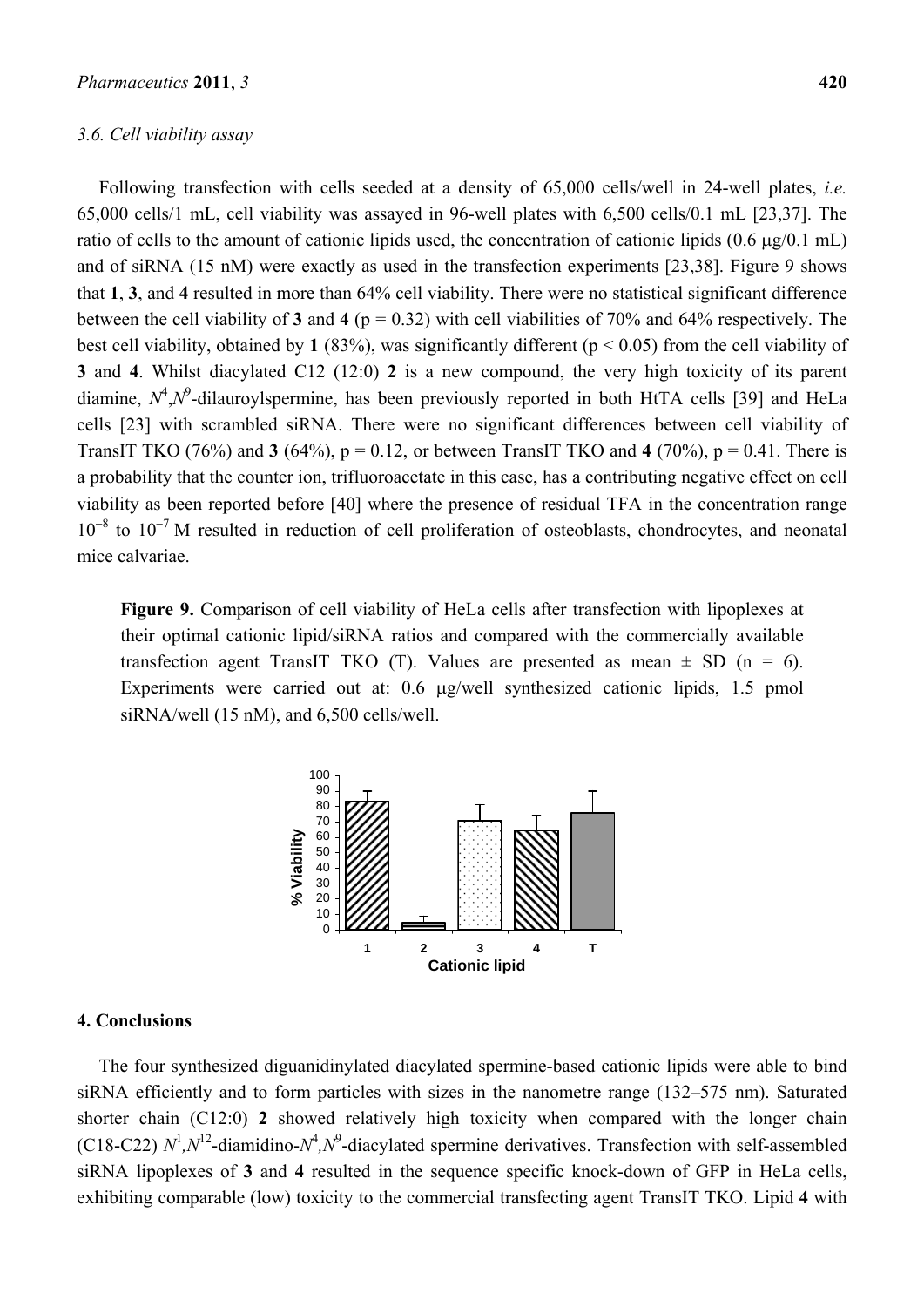one linoleoyl and one oleoyl chain, acylated on positions  $N^4$  and  $N^9$  respectively of the  $N^1, N^{12}$ diamidinospermine, was the best transfecting agent. Lipoplexes of lipid **4** showed the same efficiency, in HeLa cells, in terms of reduction of GFP expression as TransIT TKO.

In this article, we have described the synthesis of four novel spermine-derived fatty acid amide guanidines applied to the self-assembly of siRNA lipoplexes which were then tested in GFP expressing HeLa cells. The major conclusions include detection of siRNA complexation in the lipoplexes, cellular uptake, toxicity, and gene silencing efficiency even in the presence of serum. This is a structureactivity relationship (SAR) study in siRNA delivery of which there are few reported; a recent contribution being the design, synthesis, and analysis of spermine-siRNA conjugates containing two oleylamine carbamate chains [41].

#### **Acknowledgements**

We thank the Egyptian Government for a fully funded studentship (to AAM), S. Crocket (University of Bristol) for assistance with  $\zeta$ -potential measurements, and C. Pourzand (University of Bath) and O. Reelfs (King's College London) for helpful discussions about stably expressing GFP cell lines.

## **References**

- 1. Blagbrough, I.S.; Zara, C. Animal models for target diseases in gene therapy using DNA and siRNA delivery strategies. *Pharm. Res.* **2009**, *26*, 1-18.
- 2. Fire, A.; Xu, S.Q.; Montgomery, M.K.; Kostas, S.A.; Driver, S.E.; Mello, C.C. Potent and specific genetic interference by double-stranded RNA in *Caenorhabditis elegans*. *Nature* **1998**, *391*, 806-811.
- 3. Elbashir, S.M.; Harborth, J.; Lendeckel, W.; Yalcin, A.; Weber, K.; Tuschl, T. Duplexes of 21 nucleotide RNAs mediate RNA interference in cultured mammalian cells. *Nature* **2001**, *411*, 494-498.
- 4. Liu, Q.H.; Paroo, Z. Biochemical principles of small RNA pathways. *Annu. Rev. Biochem.* **2010**, *79*, 295-319.
- 5. Gaynor, J.W.; Campbell, B.J.; Cosstick, R. RNA interference: a chemist's perspective. *Chem. Soc. Rev.* **2010**, *39*, 4169-4184.
- 6. Schroeder, A.; Levins, C.G.; Cortez, C.; Langer, R.; Anderson, D.G. Lipid-based nanotherapeutics for siRNA delivery. *J. Intern. Med.* **2010**, *267*, 9-21.
- 7. Wu, S.Y.; McMillan, N.A.J. Lipidic systems for *in vivo* siRNA delivery. *AAPS J.* **2009**, *11*, 639-652.
- 8. Tseng, Y.-C.; Mozumdar, S.; Huang, L. Lipid-based systemic delivery of siRNA. *Adv. Drug. Deliv. Rev.* **2009**, *61*, 721-731.
- 9. Mevel, M.; Breuzard, G.; Yaouanc, J.J.; Clement, J.C.; Lehn, P.; Pichon, C.; Jaffres, P.A.; Midoux, P. Synthesis and transfection activity of new cationic phosphoramidate lipids: High efficiency of an imidazolium derivative. *ChemBioChem* **2008**, *9*, 1462-1471.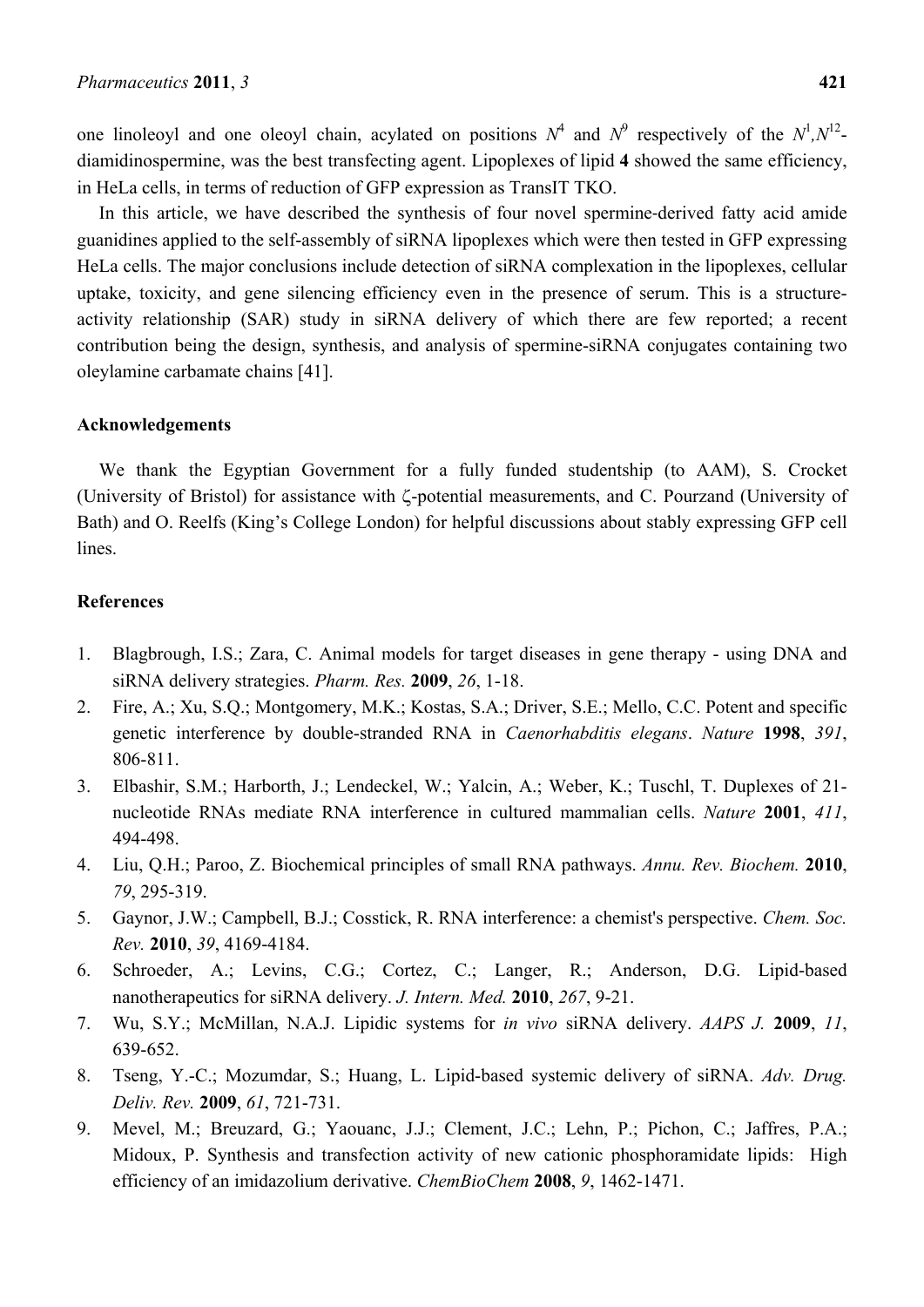- 10. Blagbrough, I.S.; Metwally, A.A.; Geall, A.J. Measurement of polyamine p*Ka* values. In *Polyamines Methods and Protocols*; Pegg, A.E., Casero, R.A., Jr., Eds.; Humana Press: New York, NY, USA, 2011; pp. 493-503.
- 11. Rothbard, J.B.; Jessop, T.C.; Lewis, R.S.; Murray, B.A.; Wender, P.A. Role of membrane potential and hydrogen bonding in the mechanism of translocation of guanidinium-rich peptides into cells. *J. Am. Chem. Soc.* **2004**, *126*, 9506-9507.
- 12. Wender, P.A.; Galliher, W.C.; Goun, E.A.; Jones, L.R.; Pillow, T.H. The design of guanidiniumrich transporters and their internalization mechanisms. *Adv. Drug. Deliv. Rev.* **2008**, *60*, 452-472.
- 13. Radchatawedchakoon, W.; Watanapokasin, R.; Krajarng, A.; Yingyongnarongkul, B.E. Solid phase synthesis of novel asymmetric hydrophilic head cholesterol-based cationic lipids with potential DNA delivery. *Bioorg. Med. Chem.* **2010**, *18*, 330-342.
- 14. Chen, Y.C.; Sen, J.; Bathula, S.R.; Yang, Q.; Fittipaldi, R.; Huang, L. Novel cationic lipid that delivers siRNA andenhances therapeutic effect in lung cancer cells. *Mol. Pharm.* **2009**, *6*, 696-705.
- 15. Santel, A.; Aleku, M.; Keil, O.; Endruschat, J.; Esche, V.; Fisch, G.; Dames, S.; Loffler, K.; Fechtner, M.; Arnold, W.; Giese, K.; Klippel, A.; Kaufmann, J. A novel siRNA-lipoplex technology for RNA interference in the mouse vascular endothelium. *Gene Therapy* **2006**, *13*, 1222-1234.
- 16. Kim, T.I.; Lee, M.; Kim, S.W. A guanidinylated bioreducible polymer with high nuclear localization ability for gene delivery systems. *Biomaterials* **2010**, *31*, 1798-1804.
- 17. Bromberg, L.; Raduyk, S.; Hatton, T.A.; Concheiro, A.; Rodriguez-Valencia, C.; Silva, M.; Alvarez-Lorenzo, C. Guanidinylated polyethyleneimine-polyoxypropylene-polyoxyethylene conjugates as gene transfection agents. *Bioconjug. Chem.* **2009**, *20*, 1044-1053.
- 18. Theodossiou, T.A.; Pantos, A.; Tsogas, I.; Paleos, C.M. Guanidinylated dendritic molecular transporters: prospective drug delivery systems and application in cell transfection. *ChemMedChem* **2008**, *3*, 1635-1643.
- 19. Menuel, S.; Fontanay, S.; Clarot, I.; Duval, R.E.; Diez, L.; Marsura, A. Synthesis and complexation ability of a novel bis-(guanidinium)-tetrakis- $(\beta$ -cyclodextrin) dendrimeric tetrapod as a potential gene delivery (DNA and siRNA) system. Study of cellular siRNA transfection. *Bioconjug. Chem.* **2008**, *19*, 2357-2362.
- 20. Higashi, T.; Khalil, I.A.; Maiti, K.K.; Lee, W.S.; Akita, H.; Harashima, H.; Chung, S.K. Novel lipidated sorbitol-based molecular transporters for non-viral gene delivery. *J. Control. Release*  **2009**, *136*, 140-147.
- 21. Varghese, O.P.; Kisiel, M.; Martinez-Sanz, E.; Ossipov, D.A.; Hilborn, J. Synthesis of guanidinium-modified hyaluronic acid hydrogel. *Macromol. Rapid. Commun.* **2010**, *31*, 1175-1180.
- 22. Vigneron, J.P.; Oudrhiri, N.; Fauquet, M.; Vergely, L.; Bradley, J.C.; Basseville, M.; Lehn, P.; Lehn, J.M. Guanidinium-cholesterol cationic lipids: Efficient vectors for the transfection of eukaryotic cells. *Proc. Natl. Acad. Sci. USA* **1996**, *93*, 9682-9686.
- 23. Metwally, A.A.; Pourzand, C.; Blagbrough, I.S. Efficient gene silencing by self-assembled complexes of siRNA and symmetrical fatty acid amides of spermine. *Pharmaceutics* **2011**, *3*, 125-140.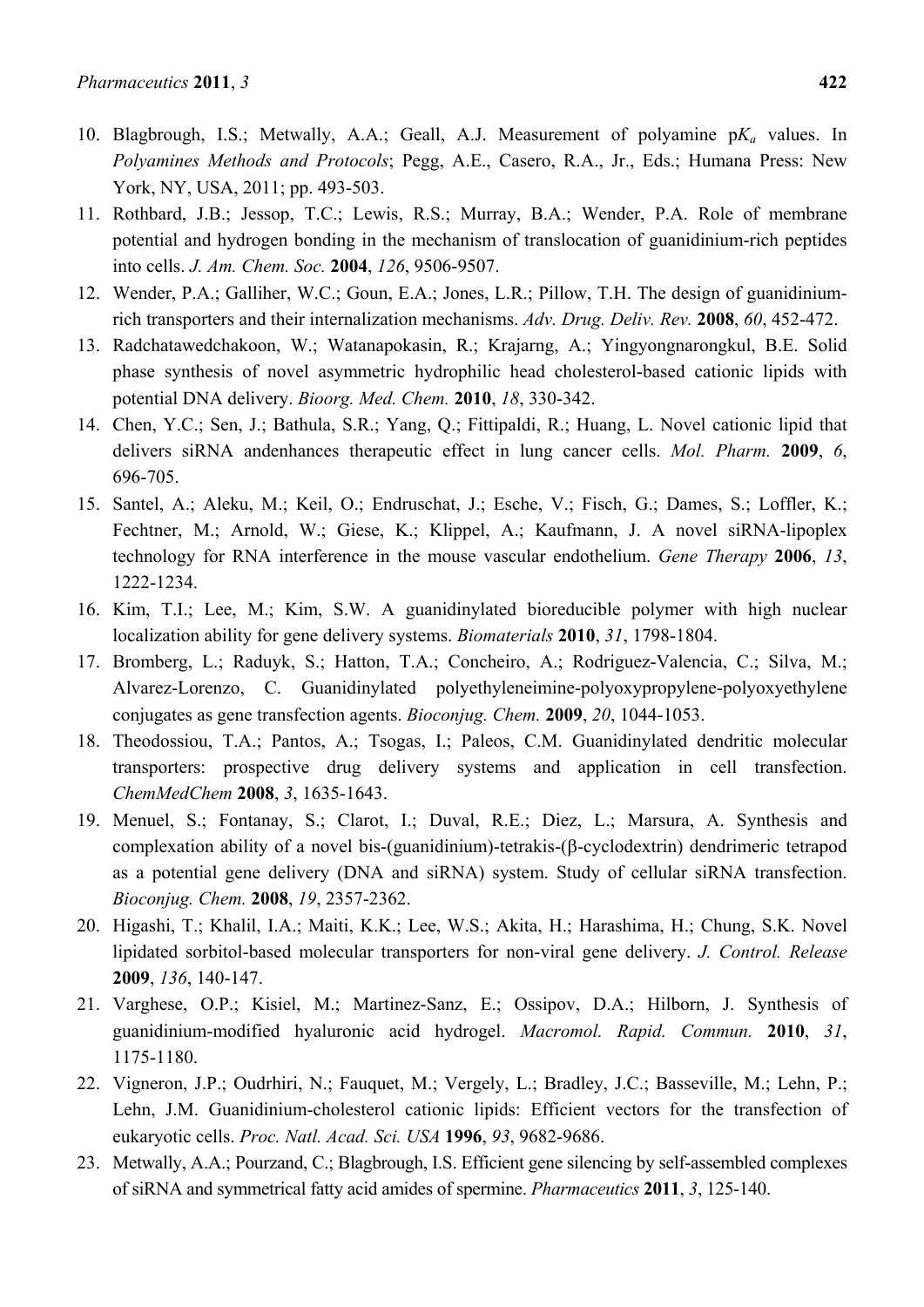- 24. Asasutjarit, R.; Lorenzen, S.I.; Sirivichayakul, S.; Ruxrungtham, K.; Ruktanonchai, U.; Ritthidej, G.C. Effect of solid lipid nanoparticles formulation compositions on their size, zeta potential and potential for *in vitro* type pHIS-HIV-Hugag transfection. *Pharm. Res.* **2007**, *24*, 1098-1107.
- 25. Feichtinger, K.; Zapf, C.; Sings, H.L.; Goodman, M. Diprotected triflylguanidines: A new class of guanidinylation reagents. *J. Org. Chem.* **1998**, *63*, 3804-3805.
- 26. Feichtinger, K.; Sings, H.L.; Baker, T.J.; Matthews, K.; Goodman, M. Triurethane-protected guanidines and triflyldiurethane-protected guanidines: New reagents for guanidinylation reactions. *J. Org. Chem.* **1998**, *63*, 8432-8439.
- 27. Ross, P.C.; Hui, S.W. Lipoplex size is a major determinant of *in vitro* lipofection efficiency. *Gene Therapy* **1999**, *6*, 651-659.
- 28. Marchini, C.; Montani, M.; Amici, A.; Amenitsch, H.; Marianecci, C.; Pozzi, D.; Caracciolo, G. Structural stability and increase in size rationalize the efficiency of lipoplexes in serum. *Langmuir*  **2009**, *25*, 3013-3021.
- 29. Hoekstra, D.; Rejman, J.; Wasungu, L.; Shi, F.; Zuhorn, I. Gene delivery by cationic lipids: in and out of an endosome. *Biochem. Soc. Trans.* **2007**, *35*, 68-71.
- 30. Lu, J.J.; Langer, R.; Chen, J.Z. A novel mechanism is involved in cationic lipid-mediated functional siRNA delivery. *Mol. Pharm.* **2009**, *6*, 763-771.
- 31. Jones, L.J.; Yue, S.T.; Cheung, C.Y.; Singer, V.L. RNA quantitation by fluorescence-based solution assay: RiboGreen reagent characterization. *Anal. Biochem.* **1998**, *265*, 368-374.
- 32. Ghonaim, H.M.; Li, S.; Blagbrough, I.S. Very long chain  $N^4$ , $N^9$ -diacyl spermines: Non-viral lipopolyamine vectors for efficient plasmid DNA and siRNA delivery. *Pharm. Res.* **2009**, *26*, 19-31.
- 33. Ghonaim, H.M.; Li, S.; Blagbrough, I.S.  $N^1, N^{12}$ -Diacyl spermines: SAR studies on non-viral lipopolyamine vectors for plasmid DNA and siRNA formulation. *Pharm. Res.* **2010**, *27*, 17-29.
- 34. Ahmed, O.A.A.; Pourzand, C.; Blagbrough, I.S. Varying the unsaturation in  $N^4$ , $N^9$ -dioctadecanoyl spermines: Nonviral lipopolyamine vectors for more efficient plasmid DNA formulation. *Pharm. Res.* **2006**, *23*, 31-40.
- 35. Gaucheron, J.; Santaella, C.; Vierling, P. Highly fluorinated lipospermines for gene transfer: Synthesis and evaluation of their *in vitro* transfection efficiency. *Bioconjug. Chem.* **2001**, *12*, 114-128.
- 36. Koynova, R.; Tenchov, B.; Wang, L.; MacDonald, R.C. Hydrophobic moiety of cationic lipids strongly modulates their transfection activity. *Mol. Pharm.* **2009**, *6*, 951-958.
- 37. Han, S.E.; Kang, H.; Shim, G.Y.; Suh, M.S.; Kim, S.J.; Kim, J.S.; Oh, Y.K. Novel cationic cholesterol derivative-based liposomes for serum-enhanced delivery of siRNA. *Int. J. Pharm.*  **2008**, *353*, 260-269.
- 38. Tagami, T.; Hirose, K.; Barichello, J.M.; Ishida, T.; Kiwada, H. Global gene expression profiling in cultured cells is strongly influenced by treatment with siRNA-cationic liposome complexes. *Pharm. Res.* **2008**, *25*, 2497-2504.
- 39. Soltan, M.K.; Ghonaim, H.M.; El Sadek, M.; Abou Kull, M.; El-Aziz, L.A.; Blagbrough, I.S. Design and synthesis of  $N^4$ , $N^9$ -disubstituted spermines for non-viral siRNA delivery - Structureactivity relationship studies of siFection efficiency versus toxicity. *Pharm. Res.* **2009**, *26*, 286-295.